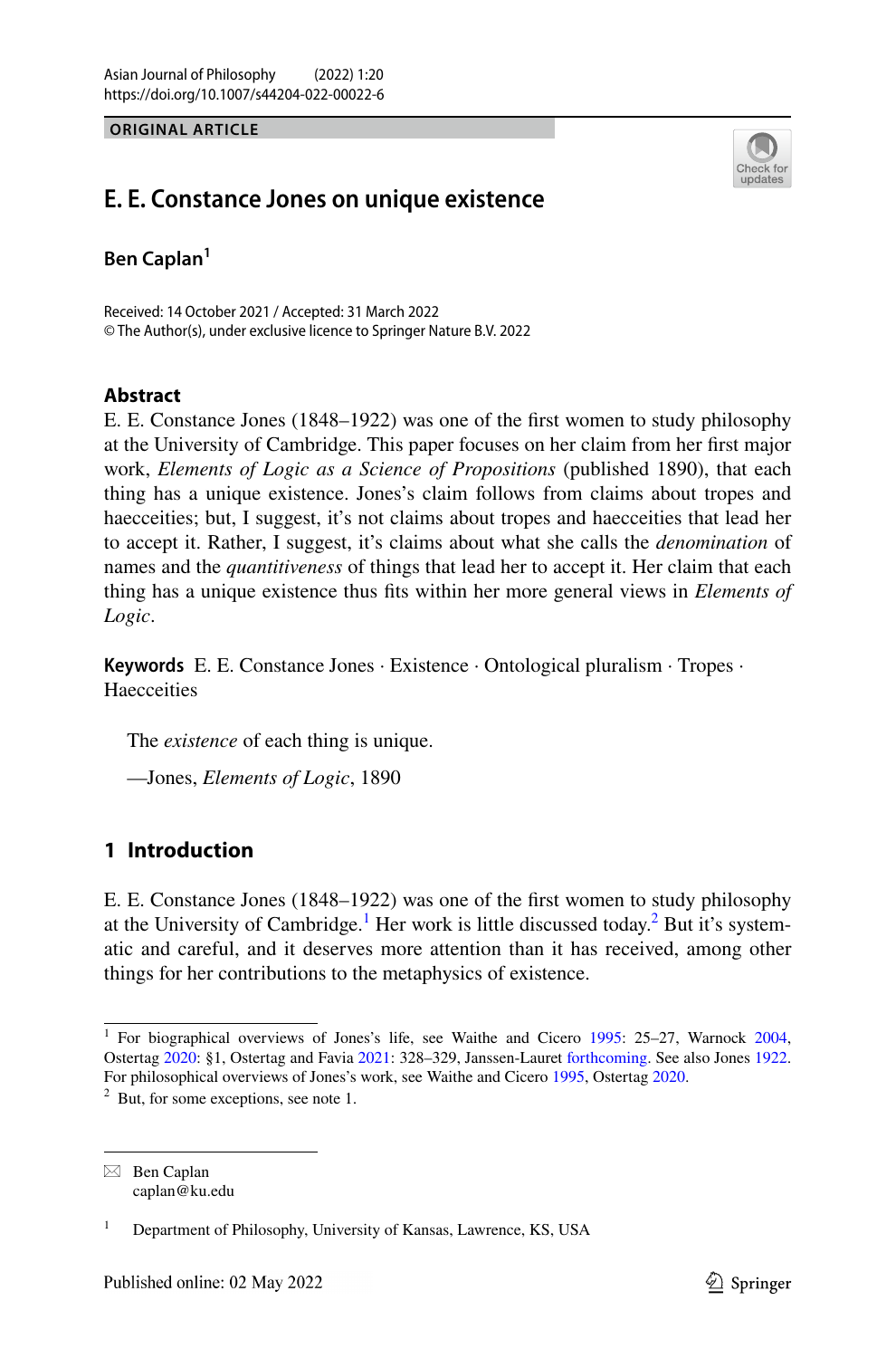In this paper, I focus on Jones's claim from *Elements of Logic as a Science of Propositions* (published 1890) that each thing has a unique existence, which it doesn't share with anything else. Sections [2](#page-2-0) and [3](#page-4-0) are a bit of a crash course in some of her views, which are likely to be unfamiliar. In Section [2](#page-2-0), I discuss some of her views about what she calls the *application* of names. In Section [3,](#page-4-0) I discuss a pair of distinctions that she makes: one between what she calls the *quantitiveness* and *qualitiveness* of things, the other between what she calls the *denomination* and *attribution* of names. In Section [4](#page-6-0), I present her claim that each thing has a unique existence and situate it in relation to her *ontological pluralism*, according to which there are many diferent kinds of existence and, more generally, many diferent existence attributes. In Sections [5](#page-9-0) and [6](#page-11-0), I suggest that it's claims about quantitiveness and denomination that lead her to accept that each thing has a unique existence. And, in Section [7](#page-16-0), I consider some claims about tropes and haecceities that entail that each thing has a unique existence. But, I suggest, it's not these claims that lead Jones to accept that each thing has a unique existence.

I should say at the outset that the main aim of this paper is historical, namely, to present and explain Jones's claim that each thing has a unique existence. But the paper also has some more systematic aims, namely, to explain how her claim fts within her more general views in *Elements of Logic* and to consider other packages of views that might lead one to accept it.

I should also say at the outset that, although I attribute the claim that each thing has a unique existence to Jones in *Elements of Logic*, I don't fully address the extent to which she accepts that claim in subsequent works. I suggest that the claim fts with her views about denomination and quantitiveness, but she doesn't explicitly talk about denomination and quantitiveness after *Elements of Logic*. (And, as far as I can tell, she doesn't simply replace the terms "denomination" and "quantitiveness" with new terms either.) Still, she might continue to accept the claim after *Elements of Logic*. In *An Introduction to General Logic* (published 1892), she talks about a thing's "unique individuality," which might be its unique existence. (See Section [4.2](#page-7-0).) And, in "The Meaning of Sameness" (delivered 1901), she talks about a thing's "*individual or continuous existence,*" which might also be its unique exist-ence.<sup>[3](#page-1-0)</sup> (See Section [7.4](#page-19-0).)

<span id="page-1-0"></span><sup>&</sup>lt;sup>3</sup> Italics in quotations from Jones occur in the original. I have made some changes in quotations, though. Spaces have been eliminated before colons, semi-colons, and question marks; after left (single or double) quotation marks; and before right (single or double) quotation marks. And single quotation marks have occasionally been added for direct speech reports or when an expression is mentioned rather than used.

Jones delivered "The Meaning of Sameness" to the Aristotelian Society on 25 March 1901 with "Mr. Shadworth H. Hodgson, V.P., in the Chair. … A discussion followed, in which the Chairman, Mr. Benecke, Mr. Boutwood, and others took part, written criticisms by Dr. Bosanquet, Dr. Lindsay, and Dr. G. E. Moore were read, and Miss Jones replied." See "Abstract of Minutes of the Proceedings of the Aristotelian Society for the Twenty-Second Session," in *Proceedings of the Aristotelian Society*, n.s., 1 (1900–1901): 227–230, at p. 229.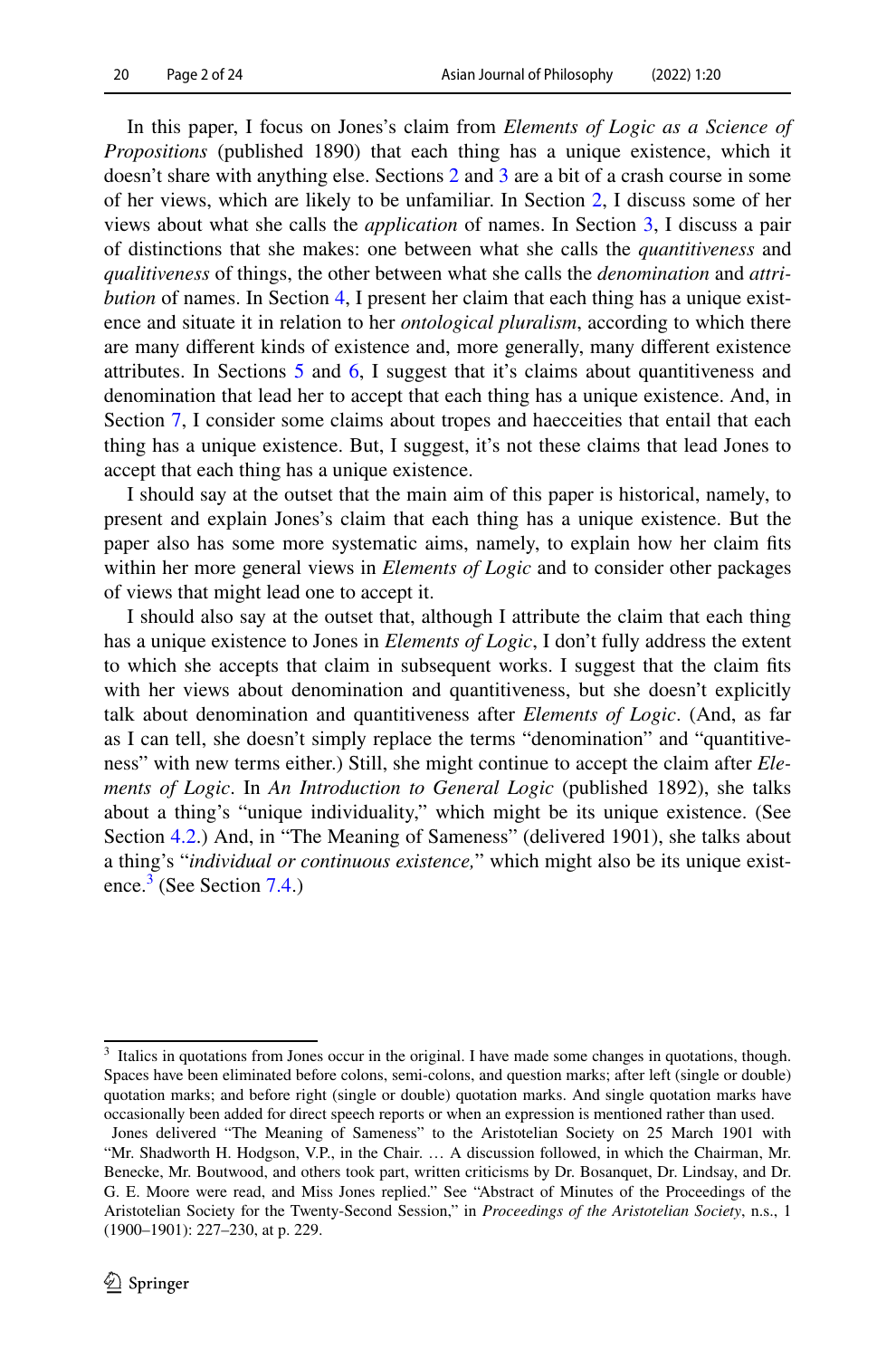# <span id="page-2-0"></span>**2 Application**

Let's start with some basic terminology. Jones uses "name" to apply to a wide range of expressions, among them proper names (e.g., "Muriel"), complex demonstratives (e.g., "this musician"), defnite descriptions (e.g., "the father of Socrates"), bare nouns (e.g., "fairy"), simple and complex adjectival phrases (e.g., "fragrant," "true as steel"), and quantifier phrases (e.g., "some Welshman from Gower").<sup>[4](#page-2-1)</sup> She says, "*Name* may be defned as *any word or group of words* applying to or indicating *a Thing, or Things*" (§2, p. 5). She generally uses "applies to" for the relation between a name and the thing or things that it names.

Jones uses "term" for a name that occurs as a "Subject-name" *S* or a "Predicatename" *P* in what she calls a "Categorical" sentence: that is, a sentence of the form *S copula P* (§2, p. 7; §6, p. 46; §7, p. 77; §11, p. 96). For example, in

(1) The red octavo volume on the chess-table is bound in Russia leather.

"The red octavo volume on the chess-table" is the subject-name, "is" is the copula, and "bound in Russia leather" is the predicate-name.<sup>[5](#page-2-2)</sup> "The red octavo volume on the chess-table" and "bound in Russia leather" are both terms in (1).

Jones divides things into what she calls "Subjects of Attributes" and "Attributes." She says, "The broadest division of Things that language involves and suggests is into I. Subjects of Attributes; II. Attributes" (§2, p. 12). For example, the red octavo volume on the chess-table is a subject of attributes, and *being bound in Russia leather* is an attribute.

Subjects of attributes are to be distinguished from subject-names. For example, the expression "The red octavo volume on the chess-table" is a subject-name in (1), and the volume itself is a subject of attributes. On its own, the term "subject" is ambiguous for Jones: sometimes she uses it to apply to subjects of attributes (e.g., §2, p. 11), and sometimes she uses it to apply to subject-names (e.g., §5, p. 39).

On Jones's view, every name applies to at least one thing. She says, "I can only conceive of the world as consisting of Subjects [of Attributes] (more or less permanent) and Attributes (more or less transient)"; and she adds, "No term, it appears to me, can be the name of anything other than some of these Subjects [of Attributes] or Attributes, and to some of these Subjects [of Attributes] or Attributes any term must apply" (§11, pp. 88–89). If every term applies to "some of these Subjects [of Attributes] or Attributes," then every term applies to at least one thing, as does every name, since every name can be used as a term.<sup>6</sup> This goes for names like "man" and

<span id="page-2-1"></span><sup>4</sup> The examples come from §2, p. 13, p. 14, p. 15, p. 18 (Table 3); §3, p. 25 (Table 5), p. 27 (Table 7); §6, p. 47. (Unless indicated otherwise, citations are to *Elements of Logic*.) Jones ([1890\)](#page-21-1) has an extensive typology of names. (See §2, p. 18 (Table 3).) By and large, I ignore her typology in the text.

<span id="page-2-2"></span> $<sup>5</sup>$  Example (1) comes from Jones [1893b](#page-21-2): 441.</sup>

<span id="page-2-3"></span><sup>6</sup> On Jones's view, the same name can apply to diferent things in diferent contexts. (See below in the text.) I'm assuming that if a name applies to at least one thing whenever it's used as a term, then it applies to at least one thing.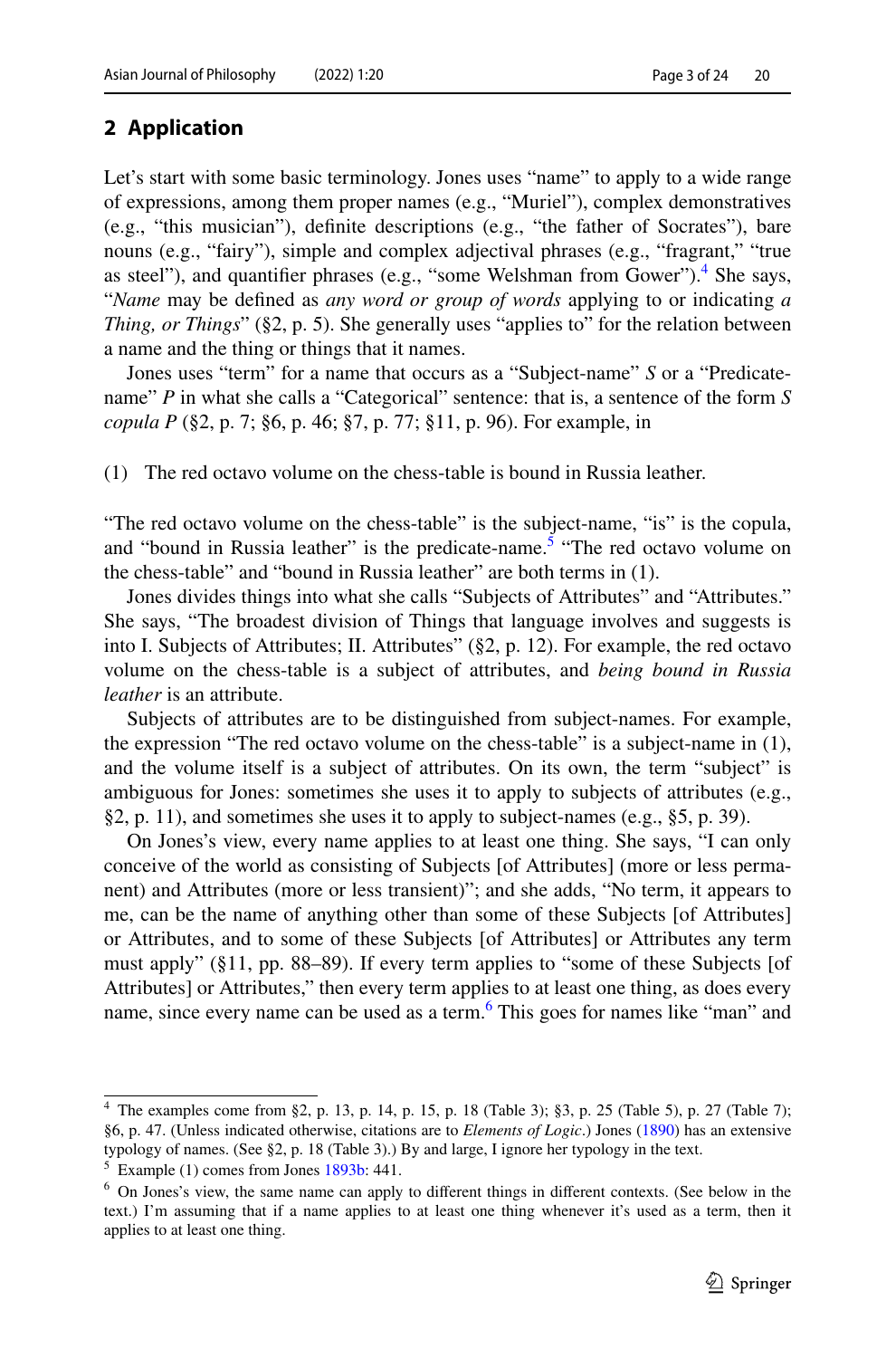"fairy" alike (§2, p. 14). On her view, "fairy" applies to fairies, which are things that have certain kinds of existence (§11, p. 90). (I say a bit more about the existence of fairies in Section [4.1.](#page-6-1))

Jones discusses two forms of context-dependence. First, what a name applies to depends on who or what the speaker has in mind. "Gordon," "Tom," and "Muriel" are what she calls "Unique Names": that is, "names of which the application may be said to be restricted to *one* object or group of objects" (§2, p. 14). She says,

Such names as *Gordon*, *Tom*, *Muriel*, of course may be, and are, applied to many individuals, but they may still be called Unique, being given in every case with the intention of distinguishing an unique individual. (§2, p. 15)

Although "Muriel" can apply to diferent people called "Muriel" in diferent contexts, its application in any given context (or "case") is restricted to one person called "Muriel" who the speaker has in mind (or has "the intention of distinguishing"). For example, in a context in which the speaker has the tennis player Muriel Robb in mind, "Muriel" in

(2) Muriel is victorious.

applies only to Muriel Robb; whereas, in a context in which the speaker has the race car driver Muriel Thomson in mind, "Muriel" in (2) applies only to Muriel Thomson.<sup>7</sup>

Let's say that a name applies *uniquely* to a thing in a context if and only if, in that context, that name applies to that thing and doesn't apply to anything else. For example, in a context in which the speaker has Muriel Robb in mind, "Muriel" applies uniquely to Muriel Robb.

Second, and perhaps more surprisingly, what a predicate-name applies to in a sentence depends on what the subject-name applies to. Speaking of (1), Jones says,

In the sentence under discussion, *e.g.*, the Application of *bound in Russia leather*, is fixed and limited by the Application of the Subject[-name]; the Application of *bound in Russia leather*, in this proposition [sentence], is to *the octavo volume* pointed out by the Subject[-name], and to that only.<sup>8</sup>

In (1), "bound in Russia leather" applies uniquely to a red octavo volume. But, in

(3) The blue folio volume on the chess-table is bound in Russia leather.

"bound in Russia leather" applies uniquely to a diferent thing, namely, a blue folio volume.

<span id="page-3-0"></span><sup>7</sup> Muriel Robb (1878–1907) won the Ladies' All-Comers' Singles at Wimbledon in 1902. (See Newman [2017](#page-22-3).) Muriel Thomson (1875–1939) won the Ladies Bracelet Handicap at the Brooklands Automobile Racing Club in 1908. (See Beardwood [2008](#page-22-4).)

<span id="page-3-1"></span><sup>&</sup>lt;sup>8</sup> Jones [1893b](#page-21-2): 441. Jones uses "proposition" to apply to sentences ( $\S6$ , p. 44). On the distinction between sentences and their contents (or "what is asserted"), see Jones [1911a](#page-21-3): 14, 59–60, 70–71.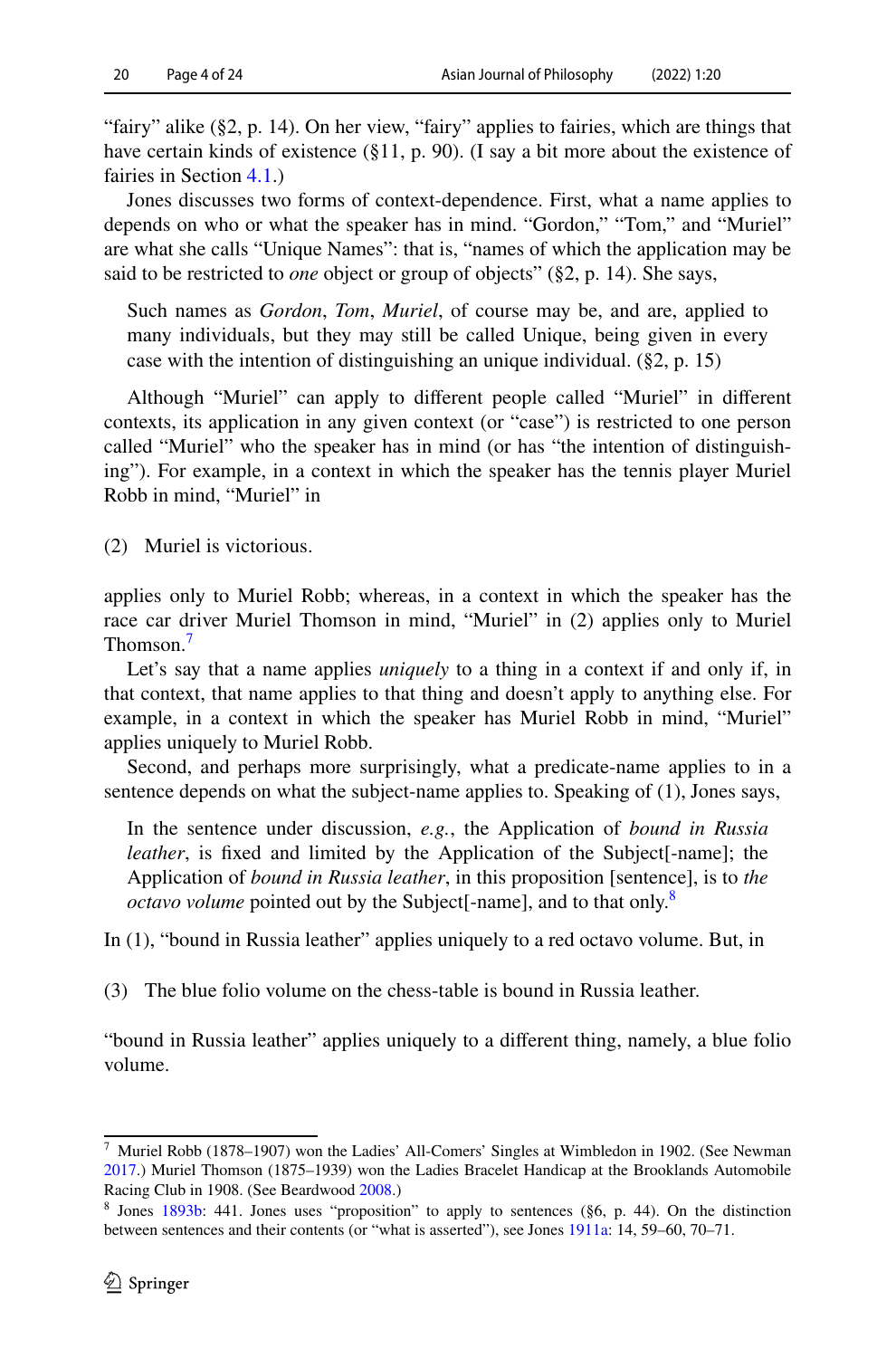Putting these two forms of context-dependence together, the application of "victorious" in (2) depends on the application of "Muriel" in (2), which in turn depends on who the speaker has in mind. Supposing that the speaker has the tennis player Muriel Robb in mind, there's no diference between (2) and

(4) Muriel is Muriel.

at the level of application: each sentence consists of a subject-name that applies uniquely to Muriel Robb, the copula "is," and a predicate-name that applies uniquely to Muriel Robb. Still, on Jones's view, (2) and (4) assert diferent things, and there's an explanation of why (2) is significant in a way in which (4) isn't.<sup>[9](#page-4-1)</sup>

Jones isn't ofering a formal or compositional semantics, so she doesn't address how to incorporate context-dependence into such a semantics. She says that we are entitled to assume that "the meaning and application of terms is uniform," even if that assumption proves to be incorrect in a particular case  $(\S 2, p. 3)$ . On her view, there's an aspect of meaning other than application—what she calls *determination* that might be more uniform (or less context-dependent) and perhaps could help in a formal or compositional semantics.<sup>[10](#page-4-2)</sup>

### <span id="page-4-0"></span>**3 Quantitiveness and qualitiveness, denomination and attribution**

Jones distinguishes a thing's *quantitiveness* and *qualitiveness*. She introduces the terms "quantitiveness" and "qualitiveness" in the following passage.

By *thing* I mean whatever has Existence and Character. *Existence* and *Character* have a certain correspondence with 'Quantity' and 'Quality' as sometimes used; but since *Quantity*, *Quality*, and their derivatives have in ordinary logical use also narrower and somewhat diferent meanings, I should propose to use *Quantitiveness* and Qualitiveness (with the corresponding adverbs and adjectives). (§2, pp. 5–6)

<span id="page-4-1"></span><sup>9</sup> On Jones's view, (2) and (4) both assert something about *denomination*: (2) asserts that "Muriel" and "victorious" in (2) have the same denomination, whereas (4) asserts that "Muriel" and "Muriel" in (4) have the same denomination (§6, p. 46). (On denomination, see Section [3.](#page-4-0)) The significance of (2) is explained in part by the diference in *determination* between "Muriel" and "victorious" in (2)—where the determination of "Muriel" is one or more attributes that are "*explicitly* signifed" by the name, including *being called by that name* (§2, p. 8). This, I take it, is what Jones means when she says that a sentence like (2) "asserts Identity of Denomination in Diversity of Determination" (§6, p. 46). (See also p. ix; §6, p. 48; §11, p. 96; §15, p. 127, p. 128.)

<span id="page-4-2"></span><sup>&</sup>lt;sup>10</sup> On determination, see note 9. But Jones says that names that have the same determination have the same denomination (§6, p. 51); and names that have the same denomination have the same application (see Section [6.3\)](#page-13-0). So, if application varies across contexts, so does determination. But perhaps her claim that sameness of determination makes for sameness of denomination could be modifed to take contextdependence into account. Thanks to an anonymous referee for discussion here.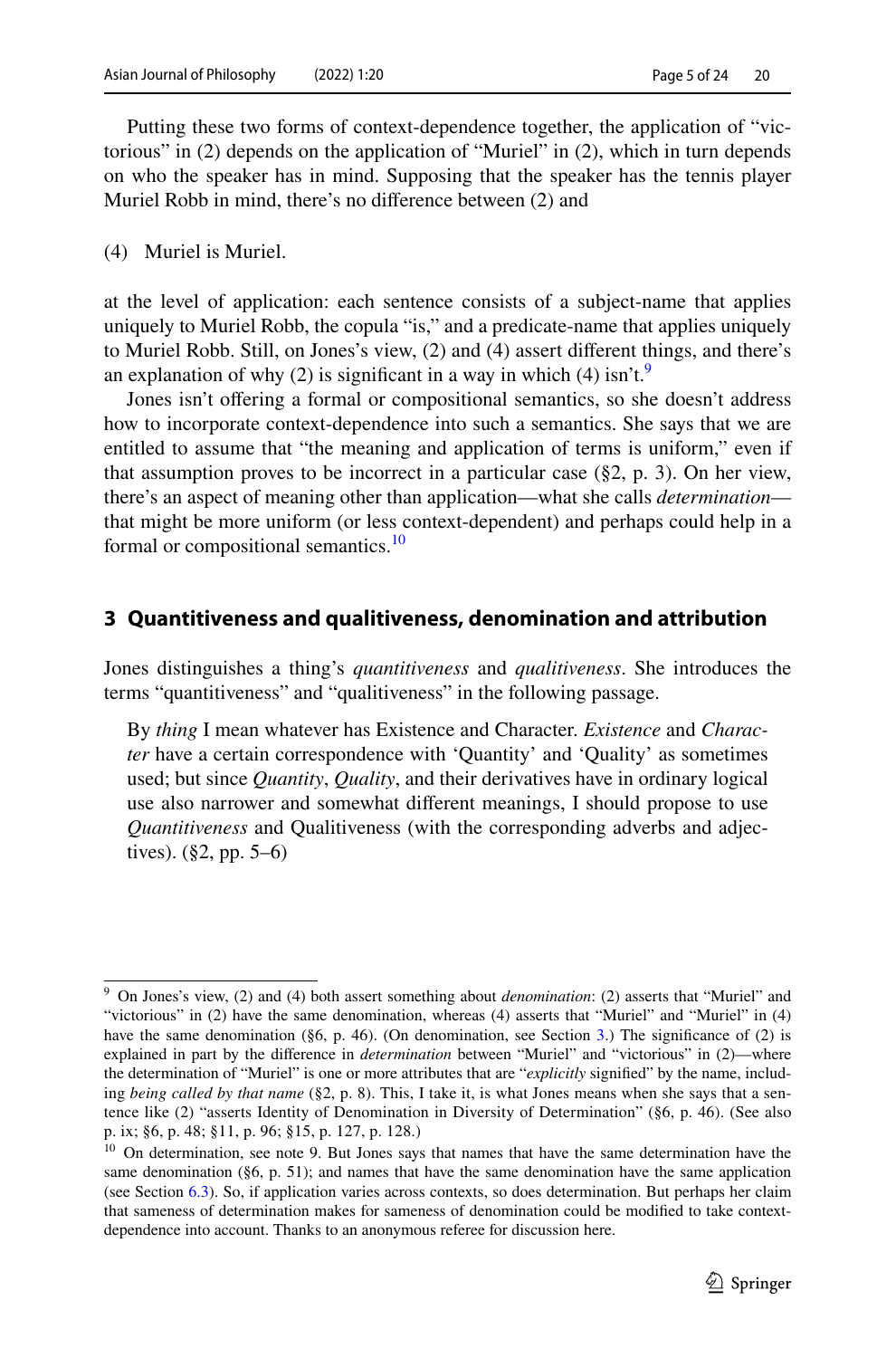Here, Jones says that, although the familiar terms "Quantity" and "Quality" are sometimes used for what she calls "Existence" and "Character," she's introducing new terms—namely, "Quantitiveness" and "Qualitiveness"—for them.

On Jones's view, a thing's quantitiveness is existence—or, more carefully (since there are many diferent existence attributes), an existence attribute. (In Section [5,](#page-9-0) I return to the question of what existence attribute a thing's quantitiveness might be.) And a thing's qualitiveness is all of its attributes. Jones says, "The Qualitiveness of a Thing includes *all* its attributes" (§2, p. 7). For example, George Eliot's quantitiveness is an existence attribute that she has, and her qualitiveness is all of her attributes.<sup>[11](#page-5-0)</sup>

Jones also distinguishes a name's *denomination* and *attribution*. She introduces the terms "denomination" and "attribution" in the following passage.

I propose to use the word Denomination (of a Name or Term) as corresponding to *Quantitiveness* (of a Thing); and *Attribution* (of a Name or Term) as corresponding to *Qualitiveness* (of a Thing). 'Denomination' of a Name or Term will therefore refer to the continued identical existence of the things, whether Subjects [of Attributes] or Attributes, which are indicated; and 'Attribution' of a Name or Term will mean the distinctive character of the things named. (§2, p. 8)

Setting aside names that apply to more than one thing, the attribution of a name that applies uniquely to a thing is that thing's qualitiveness.<sup>[12](#page-5-1)</sup> And a thing's qualitiveness is all of its attributes. So the attribution of a name that applies uniquely to a thing is all of that thing's attributes. For example, the attribution of "George Eliot," the name, is the qualitiveness of George Eliot, the person (or thing): that is, all of her attributes, what Jones would describe as George Eliot's "distinctive character."

Again setting aside names that apply to more than one thing, the denomination of a name that applies uniquely to a thing is that thing's quantitiveness.<sup>13</sup> And a thing's quantitiveness is an existence attribute that it has. So the denomination of a name that applies uniquely to a thing is an existence attribute that that thing has. Jones later speaks of "Denomination, corresponding to the *existence* of the thing named" (§27, pp. 196–197). For example, the denomination of "George Eliot," the name, is the quantitiveness of George Eliot, the person (or thing): that is, an existence attribute that she has, what Jones would describe as George Eliot's "continued identical existence."

A terminological warning: denomination isn't denotation. Although Jones uses the term "denotation" in later works, she generally doesn't in *Elements of Logic*. [14](#page-5-3)

<span id="page-5-0"></span><sup>&</sup>lt;sup>11</sup> Jones mentions "George Eliot" and Eliot's 1862-1863 novel *Romola* (§3, p. 31 (Table 11); §11, p. 99).

<span id="page-5-1"></span> $12$  On setting aside names that apply to more than one thing, see notes 13 and 61.

<span id="page-5-2"></span><sup>&</sup>lt;sup>13</sup> On Jones's view, the denomination of a name that applies to more than one thing is "the continued identical existence" of several things. I ignore this aspect of her view in the text. See note 61.

<span id="page-5-3"></span><sup>&</sup>lt;sup>14</sup> In *An Introduction to General Logic*, Jones ([1892a](#page-21-4): 269) includes "denotation" in the "Index and Vocabulary" but doesn't use it in the text. Starting in 1893, she generally uses "denotation" and takes it to be equivalent to "application" or "extension." See Jones [1893a](#page-21-5): 219; [1893b:](#page-21-2) 452, 453 n. 1.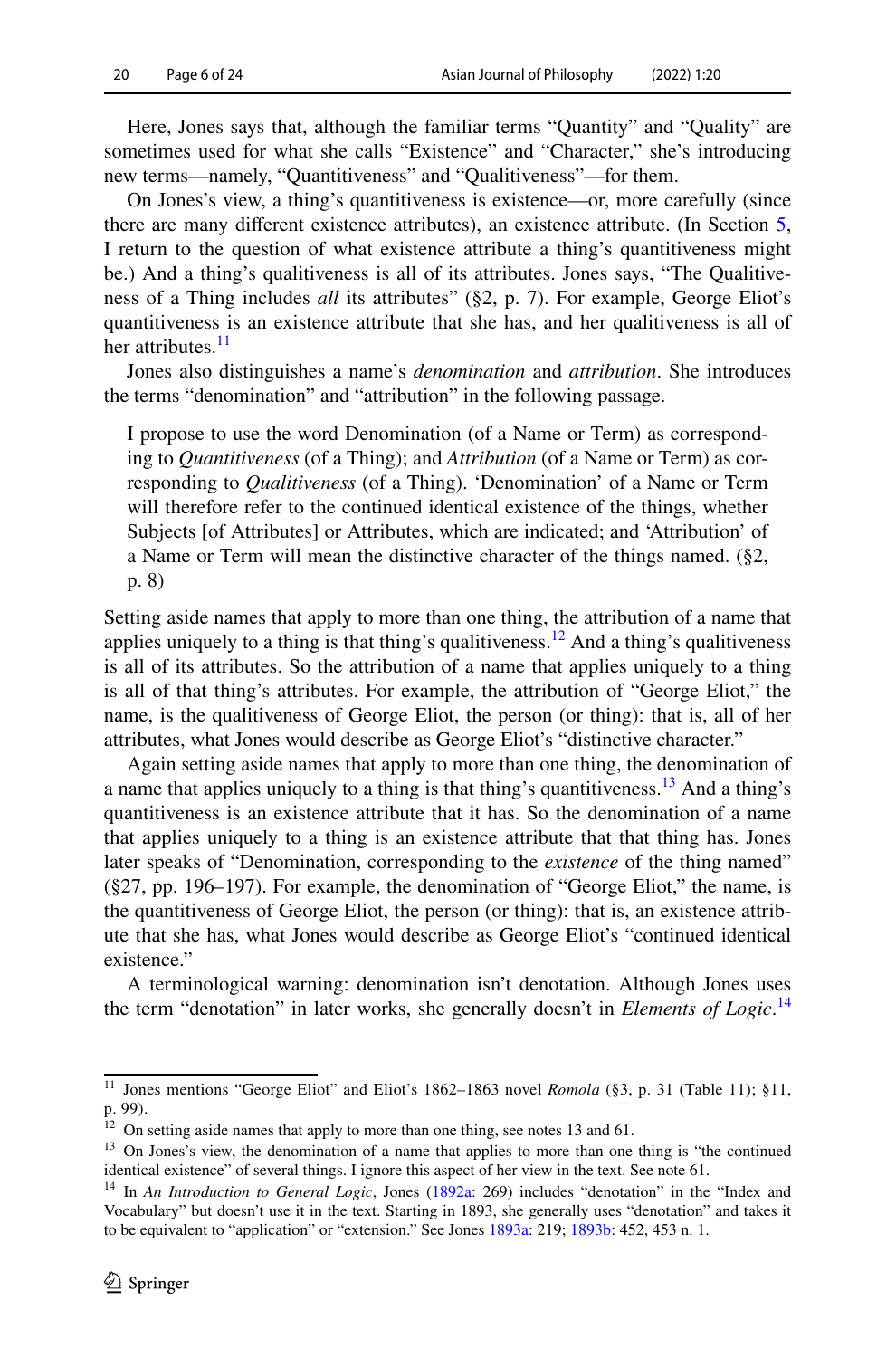After distinguishing denomination and attribution (and also two parts of attribution: namely, *determination* and *implication*), she says,

I have avoided the words 'Denotation' and 'Connotation', because they have, as Fowler says, been 'already employed with so much uncertainty' that it is difficult to use them without some risk of confusion; and indeed no use of those terms that I am acquainted with corresponds to the distinction which I have in view here.<sup>15</sup> (§2, p. 8 n. 2)

When she does use or mention "denotation" in *Elements of Logic*, she takes it to be equivalent to "application" or "extension" (§11, p. 91; §21, p. 159).<sup>16</sup> For example, the *denotation* (or application or extension) of "George Eliot" is George Eliot. By contrast, the *denomination* of "George Eliot" is George Eliot's quantitiveness: that is, an existence attribute that she has. So, unless George Eliot is identical to her quantitiveness, the denomination of "George Eliot" is distinct from its denotation.<sup>[17](#page-6-4)</sup>

### <span id="page-6-0"></span>**4 Universality of unique existence**

#### <span id="page-6-1"></span>**4.1 Ontological pluralism**

According to *ontological pluralism*, there are diferent ways of being or kinds of existence.<sup>18</sup> Jones developed an original version of ontological pluralism over the course of her career, starting with *Elements of Logic*.

On Jones's view, there are many "diferent kinds of existence" (§11, p. 101). One is "physical existence," which is had by King's College Chapel, Cambridge but not by fairies (§11, p. 89).<sup>[19](#page-6-6)</sup> Another is "*existence in imagination*," which is had by fairies but perhaps not by King's College Chapel (§11, p. 90).<sup>20</sup> A third is existence in what she calls a "Region of Supposition," which is had by round-squares. $21$ 

On Jones's view, kinds of existence are attributes.<sup>22</sup> She describes a kind (or "mode") of existence as a "characteristic"  $(\S11, p. 90)$ ; and attributes are characteristics (§2, p. 12). In addition, she endorses John Venn's ([1889:](#page-23-2) 198) claim in *The* 

<span id="page-6-2"></span><sup>15</sup> *Determination* is attribution that's "*explicitly* signifed"; *implication* is attribution that isn't explicitly signified  $(\S 2, p. 8)$ . On determination, see notes 9 and 10. The quotation is from Fowler [1887](#page-22-10): 19 n. 1.

<span id="page-6-3"></span><sup>&</sup>lt;sup>16</sup> This is how Jones later uses "denotation." (See note 14. See also Jones [1911a](#page-21-3): 12, 71.) And see §10, p. 85 and §27, p. 199, where Jones uses "denoted" to talk about the things named by a name: that is, the things that a name applies to.

<span id="page-6-4"></span><sup>&</sup>lt;sup>17</sup> For a contrary interpretation, see Jourdain  $1911-1912$ : 263 n.  $*$ , Thiel [1968:](#page-22-6) 116 n. 9, Waithe and Cicero [1995](#page-23-0): 32–33.

Jourdain [\(1911](#page-22-5)–1912: 219) lists his address on 10 November 1911 as "The Lodge, Girton, Cambridge." Jones was then Mistress of Girton College. See Jones [1922](#page-21-0): 68.

<span id="page-6-5"></span><sup>&</sup>lt;sup>18</sup> See, for example, Turner [2010](#page-22-7), McDaniel [2017.](#page-22-8) The term "ontological pluralism" comes from Turner [2010](#page-22-7): 5.

<span id="page-6-6"></span><sup>19</sup> The example of King's College Chapel comes from §6, pp. 45–46.

<span id="page-6-7"></span><sup>20</sup> See Caplan [forthcoming](#page-22-9).

<span id="page-6-8"></span><sup>&</sup>lt;sup>21</sup> Jones [1893b](#page-21-2): 455. See also Jones [1911a](#page-21-3): 61.

<span id="page-6-9"></span><sup>&</sup>lt;sup>22</sup> Thanks to Sam Proctor here.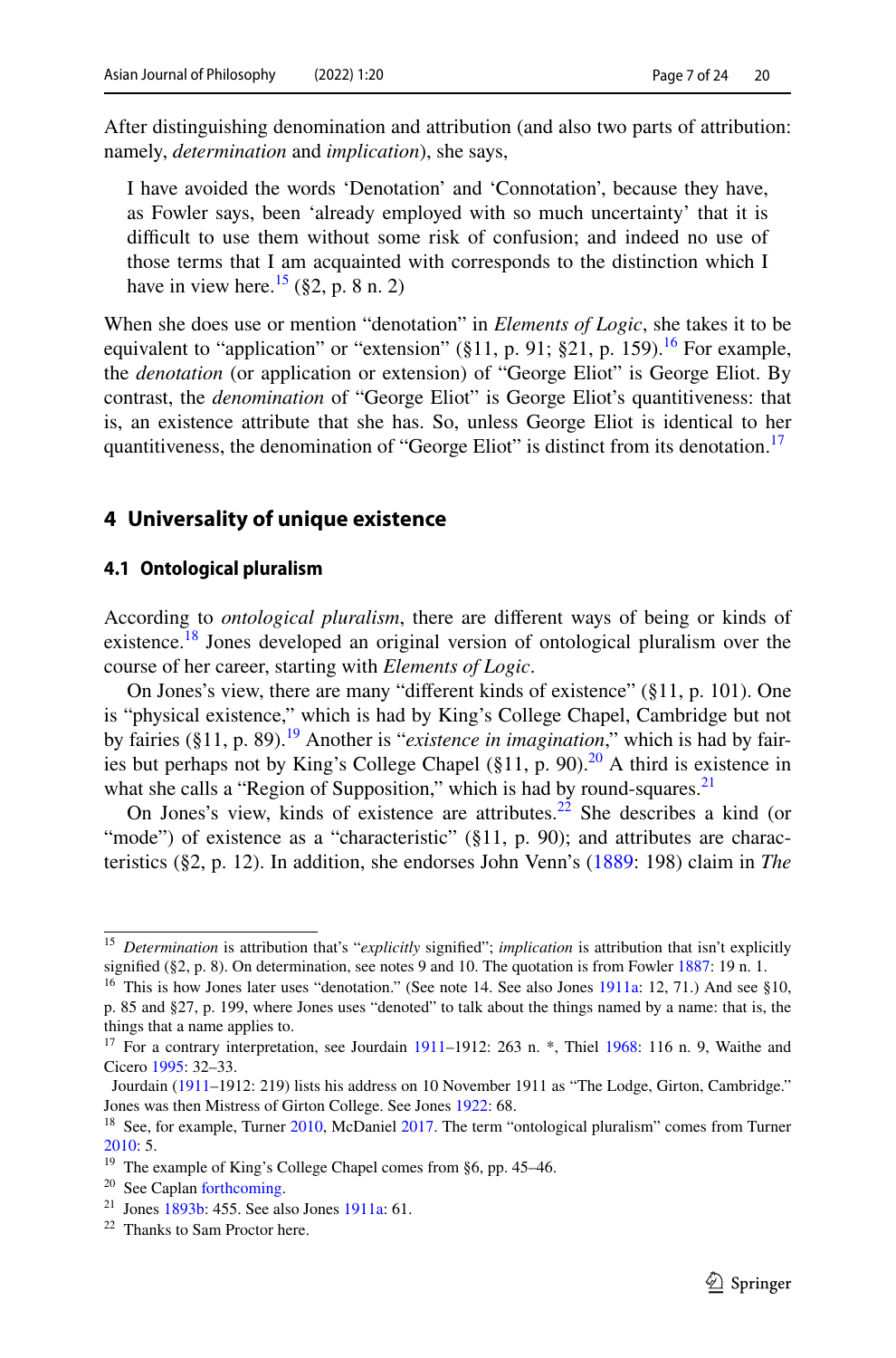*Principles of Empirical or Inductive Logic* that "existence, in every case where it need be taken into account, can be regarded as being *of the nature of an attribute*" (§11, p. 90 n. 1; Jones's italics). Kinds of existence are thus among a group of existence attributes. This group is something like the colors and the virtues, which Jones describes as "groups of Attributes which have such striking similarity that they possess a name in common" (§2, p. 11).

On Jones's view, in addition to specifc kinds of existence (like physical existence, existence in imagination, and existence in a region of supposition), there's "*existence itself*" or "*existence pure and simple*," which is had by King's College Chapel, fairies, and round-squares alike (§11, p. 88, p. 90). Indeed, it's an attribute that everything has. This attribute is *generic existence*. [23](#page-7-1)

Suppose that George Eliot has an existence attribute that she doesn't share with anything else. Let's call this her *unique existence*. Consider the following claim.

Universality of Unique Existence: Each thing has a unique existence.

I take Jones to be endorsing Universality of Unique Existence when she says, "The *existence* of each thing is unique" (§2, p. 10). (I discuss some exegetical complications below in Section [4.2.](#page-7-0)) And I take it that a thing's unique existence is among the existence attributes, a group that includes both generic existence and specific kinds of existence. $^{24}$  $^{24}$  $^{24}$ 

Few accept Universality of Unique Existence. In fact, Jones might be unique in this regard. $25$  Terence Parsons [\(1980](#page-22-11): 10) reports often hearing "in conversation … that 'everything has its own special mode of existence'." (I haven't heard this in conversation.) But none of the existence attributes that Parsons ([1980:](#page-22-11) 10–11) goes on to mention—for example, "Pegasus *exists in mythology*, Sherlock Holmes *exists in fction*"—is anything's unique existence. (Existence in mythology is presumably shared by many things; so, too, for existence in fiction.)

### <span id="page-7-0"></span>**4.2 "The** *existence* **of each thing is unique"**

Jones's remark that "The *existence* of each thing is unique" occurs in the following passage.

<span id="page-7-1"></span> $23$  I borrow the term "generic existence" from Merricks  $2019$ : 598.

<span id="page-7-2"></span><sup>&</sup>lt;sup>24</sup> I am grateful to two anonymous referees for helping me see that Universality of Unique Existence is weaker than the claim that each thing has a unique *kind* of existence. (It might be that each thing has a unique existence, even if it's not the case that each thing's unique existence is a distinct kind of existence—just as it might be that each thing has a unique location, even if it's not the case that diferent things have diferent kinds of location.) I am sympathetic to an interpretation on which Jones accepts the stronger claim, too; but I don't argue for that interpretation here. Speaking of a thing, Jones talks about "the *kind* of its Quantitiveness" (§2, p. 7); and, as discussed below in Section [5,](#page-9-0) quantitiveness might be unique existence. Still, even if there are diferent kinds of quantitiveness, it might not be that each thing has its own kind of quantitiveness.

<span id="page-7-3"></span> $25$  Bacon ([2008\)](#page-22-13) and McDaniel ([2017\)](#page-22-8) might be sympathetic to Universality of Unique Existence. See Sections [7.1](#page-16-1) and [7.3.](#page-18-0)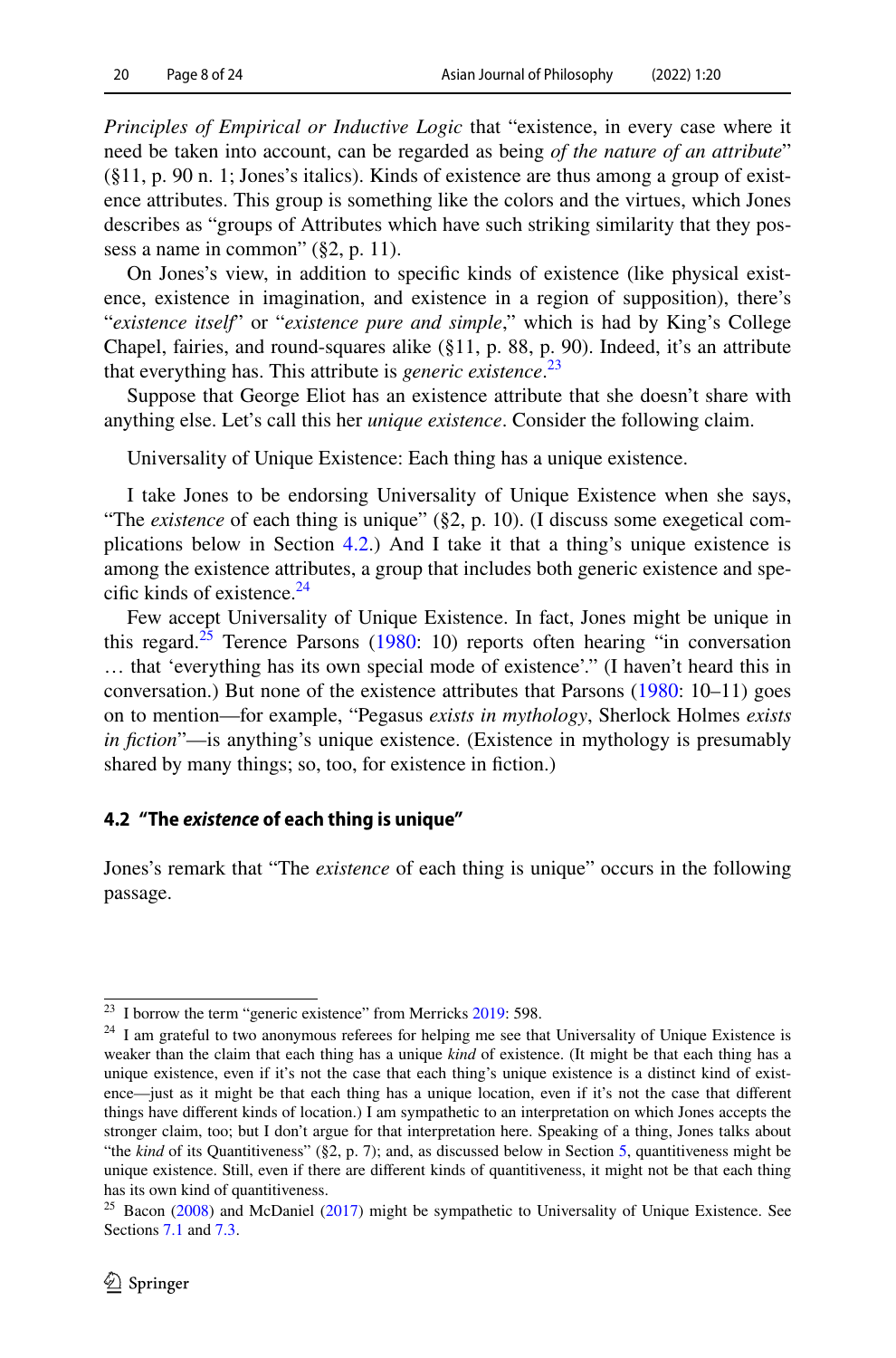(\*)Existence and Character (Quantitiveness and Qualitiveness) are, of course, inseparably bound up together, though we may think and speak of them separately. The *existence* of each thing is unique, but this uniqueness of existence can only be made clear by its unique *attribution*—and the existence and the attribution involve each other. (§2, p. 10)

Strictly speaking, attribution belongs to a name rather than to a thing named, although in the starred passage Jones seems to be speaking of the attribution of the thing itself. Since the attribution of a name that applies uniquely to a thing is all of that thing's attributes, I take it that she means to be talking about all of the attributes of the thing in question. In the starred passage, then, she's saying that existence and all of a thing's attributes are "inseparably bound up together" and that a thing's unique existence "can only be made clear" by its unique collection of attributes.

Jones might be read here merely as endorsing a version of the identity of indiscernibles: no two things have exactly the same attributes. When she says "The *existence* of each thing is unique," perhaps all she means is that each thing's qualitiveness is unique, since a thing's unique existence "can only be made clear" by its unique qualitiveness.

But we can also read Jones as saying that it's precisely because each thing has a unique existence that each thing has a unique qualitiveness. Since a thing's unique existence is among its attributes, things that have diferent unique existences difer in their attributes and hence in their qualitiveness. A thing's qualitiveness includes its existence attributes. $26$  Jones mentions "unique individuality" as one of the attributes of a thing that a name applies to  $(\S 2, p. 14, p. 15)$ .<sup>[27](#page-8-1)</sup> And it might be that the "unique individuality" of a thing is its unique existence. If a thing's qualitiveness (or character) includes its unique existence, that would be a way in which existence and character are "inseparably bound up together" or in which "the existence and the attribution involve each other," as she puts it in the starred passage. $^{28}$ 

#### **4.3 Some consequences**

On Jones's view, attributes are things (§2, p. 12). For example, *being a novelist* is a thing. If Universality of Unique Existence is a claim about all things, including all attributes, then by Universality of Unique Existence *being a novelist* has a unique existence, too. Jones doesn't say that each attribute has a unique existence. But she does talk about attributes having attributes, including existence attributes (§2, p. 13; §11, p. 88).

<span id="page-8-0"></span><sup>&</sup>lt;sup>26</sup> Among the existence attributes in a thing's qualitiveness are the kinds of existence that it has. Jones speaks of "the qualitiveness of the thing—including in qualitiveness the *kind* of its existence (material, fctitious, ideational, etc.)" (§2, p. 9). (But here she speaks of a thing as having just one kind of existence. She speaks of "the *kind* of its existence" rather than of the kinds of existence that it has.)

<span id="page-8-1"></span><sup>&</sup>lt;sup>27</sup> See also Jones [1892a](#page-21-4): §2, p. 7; §17, pp. 163–164.

<span id="page-8-2"></span><sup>&</sup>lt;sup>28</sup> See also §2, p. 8, where Jones says that "quantitiveness and qualitiveness" are "mutually implicated." But she also says that "lines and angles" and "likeness and diference" are mutually implicated, and in those cases, the mutual implication isn't that some of the things are among the others.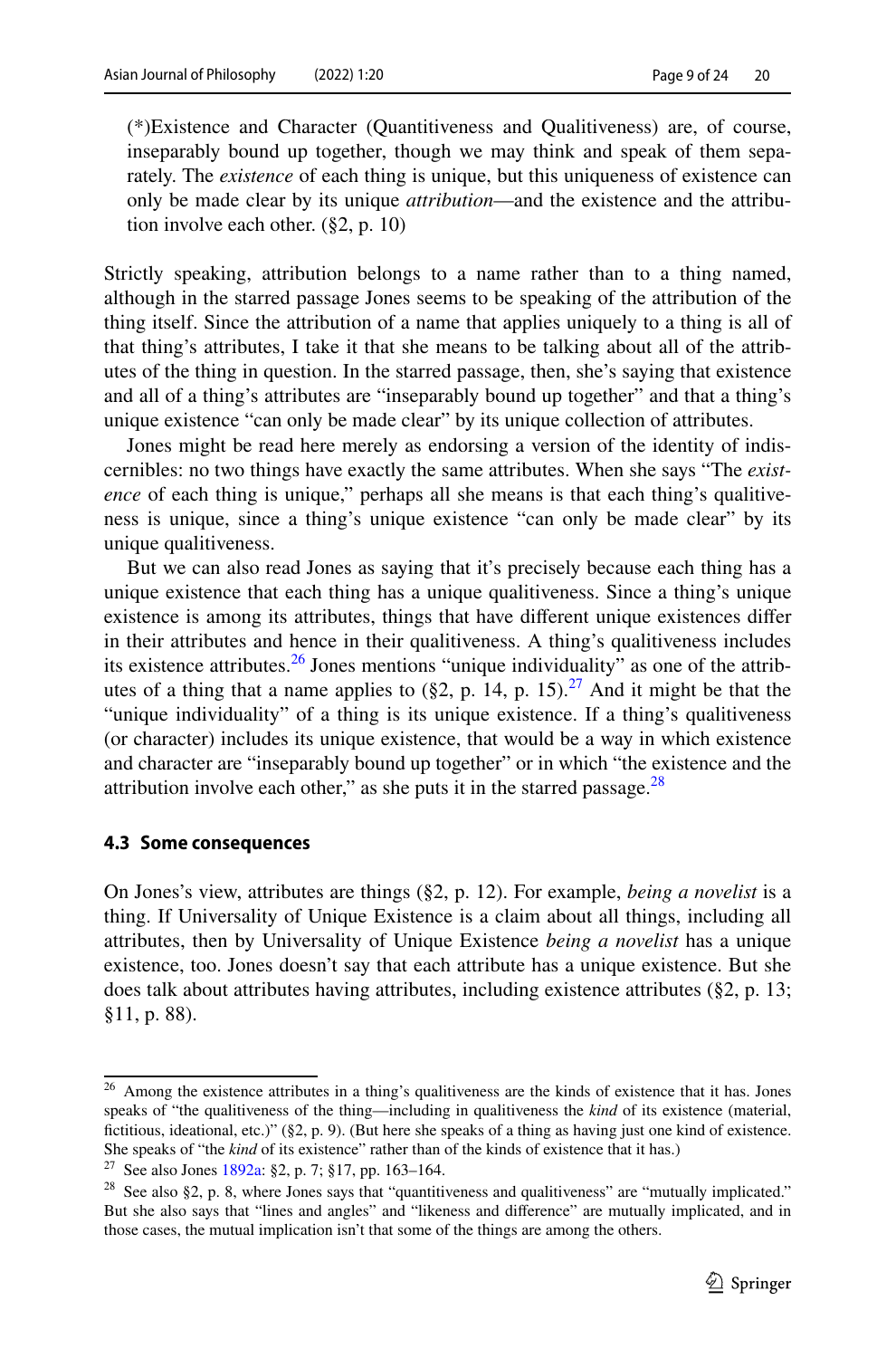On Jones's view, George Eliot's unique existence is an attribute. So, if each attribute has a unique existence, then George Eliot's unique existence has a unique existence, too. Jones doesn't say that each unique existence has a unique existence. But she does talk about existence attributes having existence attributes. Speaking of a predicate-name *P* in a categorical sentence, she says,

It is not existence pure and simple which is ever asserted in the P of any proposition [sentence], but only some *mode* of existence, that is, some characteristic; the bare "existence" of which, of course, depends upon the "existence" of that of which it is the characteristic. (§11, p. 90)

Here "the bare 'existence'" of "some *mode* of existence" that isn't "existence pure and simple" might be the generic existence of an existence attribute other than generic existence. If existence attributes can have existence attributes, then perhaps a unique existence can have a unique existence, too.

### <span id="page-9-0"></span>**5 The path from quantitiveness**

Universality of Unique Existence is a consequence of the following two claims.

Quantitiveness: Each thing has quantitiveness.

Quantitiveness is Unique Existence: A thing's quantitiveness is its unique existence.

If each thing has quantitiveness, and its quantitiveness is its unique existence, then each thing has a unique existence, in which case Universality of Unique Existence is true.

Jones accepts Quantitiveness. In a passage quoted above in Section [3](#page-4-0), she takes each thing to have existence ("By *thing* I mean whatever has Existence and Character"), and she introduces 'quantitiveness' as a term for that existence (§2, pp. 5–6). As she puts it in the detailed Table of Contents, "A *Thing* is whatever has Existence (Quantitiveness) and Character (Qualitiveness)" (p. vii). $2^{\circ}$ 

The textual evidence for Quantitiveness is Unique Existence is somewhat equivocal. On the one hand, there are passages in which Jones seems to be thinking of a thing's quantitiveness as generic existence, contrary to Quantitiveness is Unique Existence. For example, she says,

By *Quantitiveness* I mean that in virtue of which anything is *something*, that which is involved in calling it *something* or *anything*—*just the bare minimum of existence of some kind* which justifes the application of a name (that is, of

<span id="page-9-1"></span><sup>&</sup>lt;sup>29</sup> Quantitiveness turns out to be true by stipulation, given what Jones means by "thing" and how she introduces "quantitiveness." (I owe this observation to an anonymous referee.) But I don't think it's true by stipulation that the world is composed of things thus understood or that a thing's quantitiveness is its unique existence.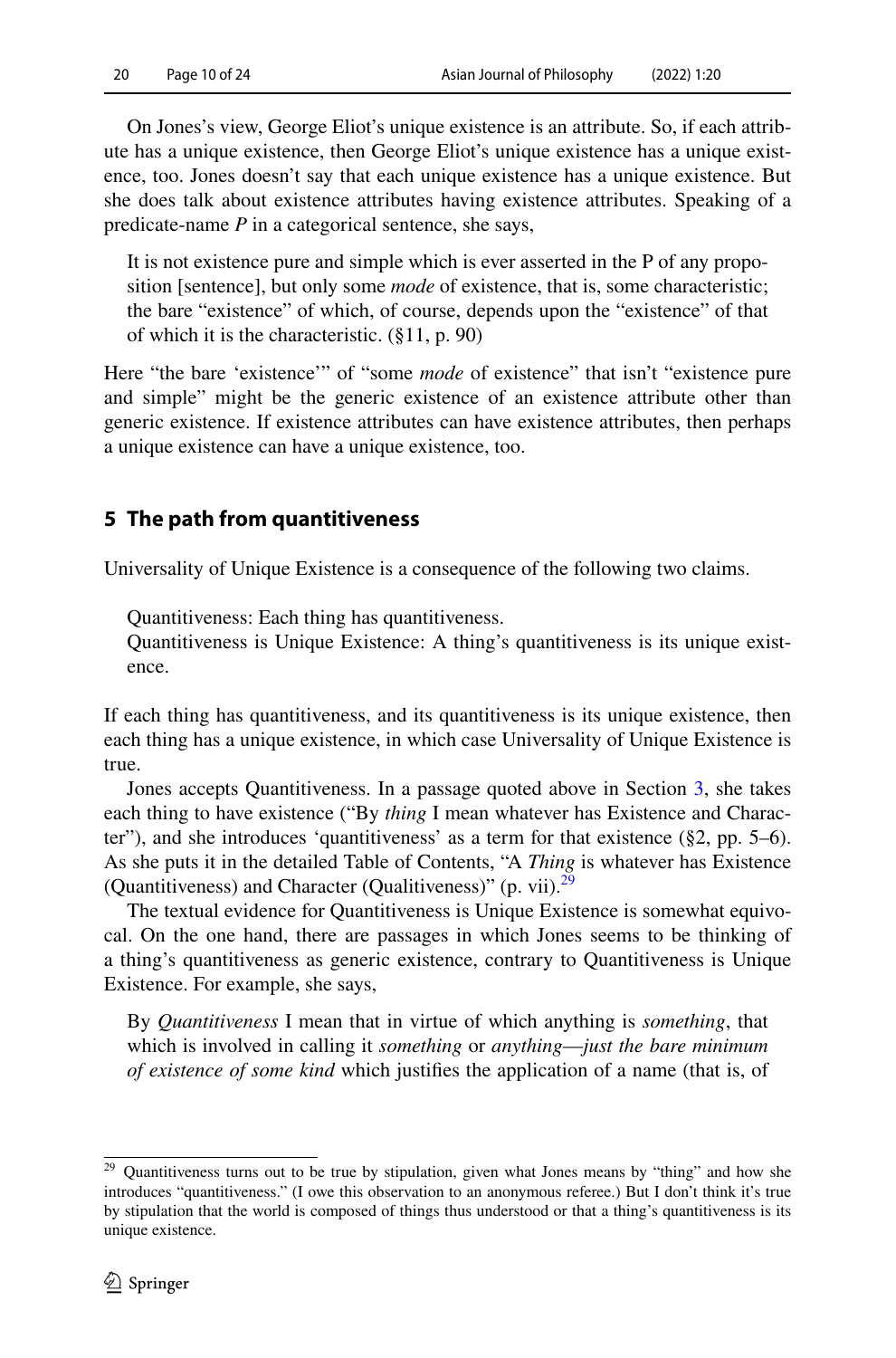*any name at all*). To attribute *Quantitiveness* to anything would be simply to say *that* it is. (§2, p. 6)

Here, the "*bare minimum of existence of some kind*" might be generic existence, and simply to say that a thing is might be to attribute generic existence to it.

Jones also says,

In as far as a term is *denominative*, it applies (as I understand *denominative*) to the quantitiveness, the mere undetermined existence, of the thing of which it is the name—that identity which enables us to speak of a thing as *one*, under whatever change of attributes.<sup>30</sup> (§2, pp. 8–9)

Here, "mere undetermined existence" might also be generic existence.

But, on the other hand, there are passages (sometimes the same ones) in which Jones seems to accept Quantitiveness is Unique Existence. For example, in the passage just quoted above, she describes a thing's quantitiveness as "that identity which enables us to speak of a thing as *one*" (§2, p. 9). Here, "that identity which enables us to speak of a thing as *one*" might be its unique existence.

And, speaking of a categorical sentence *S is P*, Jones says,

If my S is the name of something having its own quantitiveness, the P which I assert that S is must certainly have the same quantitiveness, and therefore be the same *thing* (subject [of attributes] or attribute, as the case may be) as S, and have the same denomination as S. (§6, p. 51)

In this passage, "S" and "P" are sometimes mentioned and sometimes used schematically. To make things clearer, let's consider.

(5) George Eliot is Mary Ann Evans.

where "George Eliot" is the subject-name *S* and "Mary Ann Evans" is the predicatename *P*. [31](#page-10-1)

If 'George Eliot' is the name of something having its own quantitiveness, the Mary Ann Evans which I assert that George Eliot is must certainly have the same quantitiveness, and therefore be the same *thing* (subject [of attributes] or attribute, as the case may be) as George Eliot, and ['Mary Ann Evans' must] have the same denomination as 'George Eliot'.

Here, "something having its own quantitiveness" might be something having its own unique existence. And, from the claim that two things have "the same quantitiveness," Jones infers that those things are "the same *thing*." This inference is valid

<span id="page-10-0"></span><sup>&</sup>lt;sup>30</sup> What Jones says here isn't entirely correct. Assuming that a thing is distinct from its quantitiveness, a term applies to "the thing of which it is the name" rather than to "the quantitiveness, the mere undetermined existence," of that thing. (If a thing were identical to its quantitiveness, then quantitiveness couldn't be generic existence, at least not if there's more than one thing.)

<span id="page-10-1"></span> $31$  Example (5) comes from Jones  $1893b$ : 447.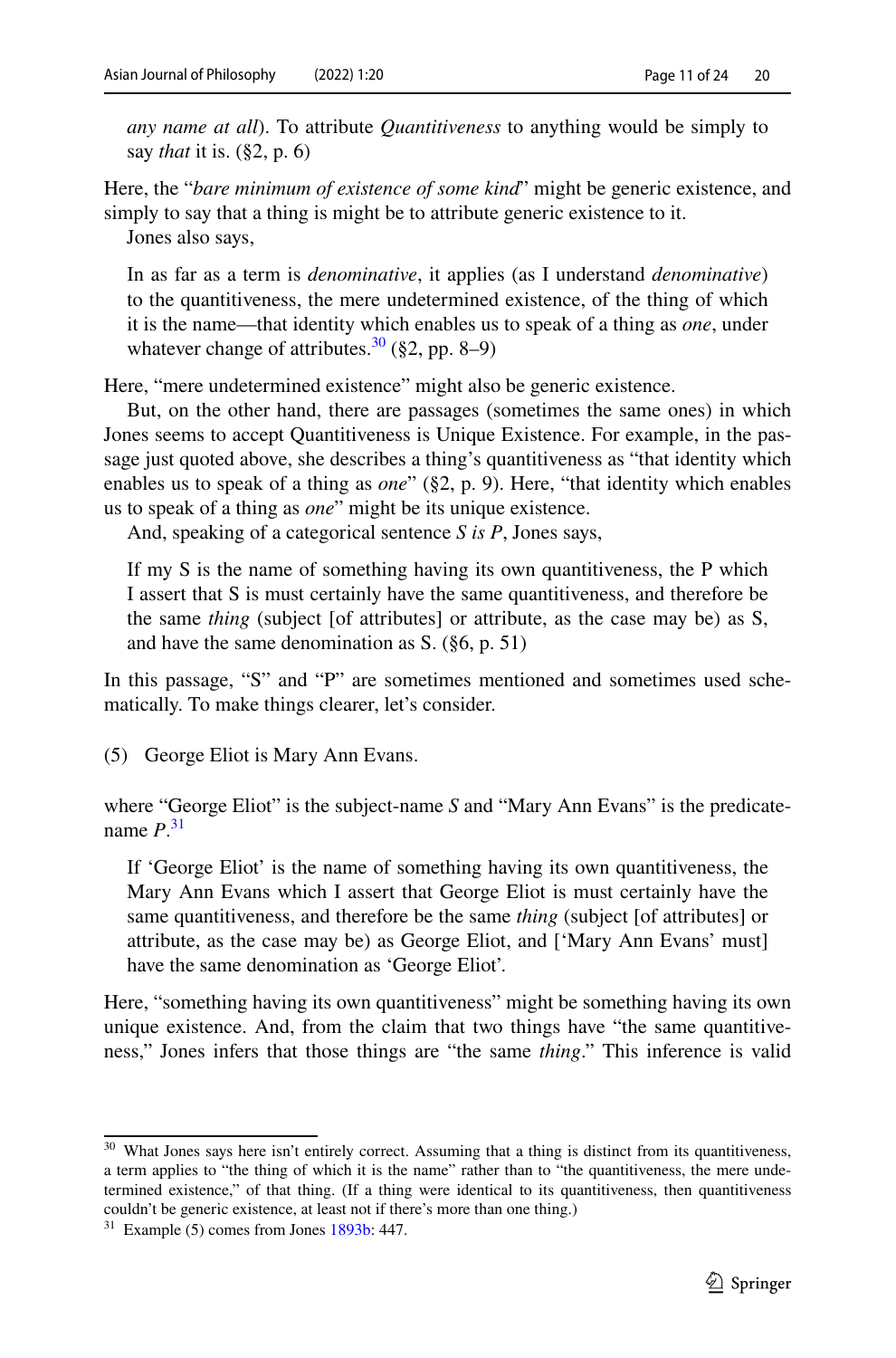if Quantitiveness is Unique Existence is true but not if quantitiveness is generic existence.

In addition, Jones sometimes talks about things being "quantitively identical" or "quantitively distinct" (§9, p. 84; §25, p. 176).<sup>[32](#page-11-1)</sup> She uses the terms "numerical identity" and "numerical distinctness" in later works.<sup>33</sup> In *Elements of Logic*, she doesn't use those terms herself but attributes them to W. Stanley Jevons  $(1879)$  $(1879)$ .<sup>[34](#page-11-3)</sup> Two things are quantitively identical (in her terms) if and only if they're numerically identical or numerically the same (in the terms that she attributes to Jevons). She criticizes Jevons ([1879:](#page-22-14) 17–19), who advances a principle that he calls "The Substitution of Similars," for "the ever-recurring confusion … between quantitive identity (what Jevons would perhaps call numerical sameness or identity) and qualitive likeness" (§21, pp. 158–159). And she says,

The meaning to which I should wish to restrict *Identity*, and the meaning which the whole theory of Identity seems to me to require, is what I should call *quantitive* (not qualitive) *sameness*—what Jevons would perhaps call *numerical sameness*—the sameness that I mean when I say, 'This pencil is the *identical* pencil which I lost last week'. (§25, p. 178 n. 1)

If two things are quantitively identical if and only if they're numerically identical, then two things have the same quantitiveness if and only if they're numerically identical. And this claim is true if Quantitiveness is Unique Existence is true but not if quantitiveness is generic existence.

So there's some reason to think that Jones accepts Quantitiveness is Unique Existence. $35$  And, if she accepts that claim and Quantitiveness, then it might be those claims that lead her to accept Universality of Unique Existence.

### <span id="page-11-0"></span>**6 The path from denomination**

#### **6.1 From denomination to Universality of Unique Existence**

Universality of Unique Existence is a consequence of the following two claims.

Name: For any thing *x*, there's a name *n* and a context *c* such that *n* applies uniquely to *x* in *c*.

Denomination is Unique Existence: For any thing *x*, name *n*, and context *c*, if *n* applies uniquely to *x* in *c*, then the denomination of *n* in *c* is *x*'s unique existence.

A little less precisely (ignoring the relativization to context), Name is the claim that, for each thing, there's a name that applies uniquely to it; and Denomination is

<span id="page-11-2"></span>

<span id="page-11-1"></span><sup>&</sup>lt;sup>32</sup> See also §2, p. 5; §6, p. 46.  $\frac{33}{13}$  See, for example, Jones [1892a](#page-21-4): §19, p. 211; [1892b](#page-21-6): 278 (a review of Hillebrand [1891\)](#page-22-15). And see Jones [1908](#page-21-7).

<span id="page-11-3"></span><sup>&</sup>lt;sup>34</sup> Jevons ([1879:](#page-22-14) 19, 28) uses the terms "numerically distinct" and "numerically different."

<span id="page-11-4"></span><sup>&</sup>lt;sup>35</sup> A further reason is mentioned in Section [6.4.](#page-15-0)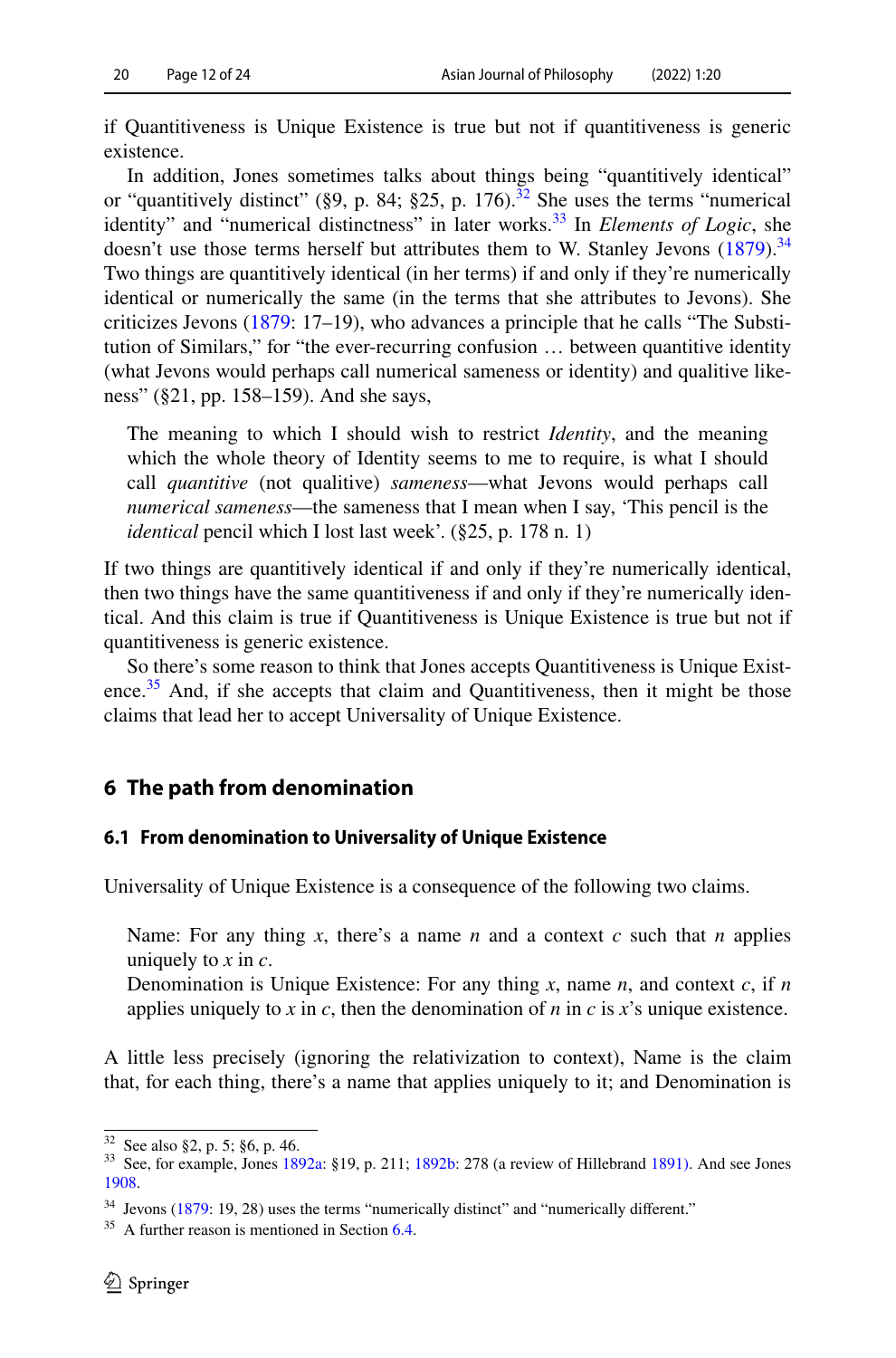Unique Existence is the claim that the denomination of a name that applies uniquely to a thing is that thing's unique existence. By Name, there's a name,  $n_1$ , that applies uniquely to George Eliot. By Denomination is Unique Existence, the denomination of  $n_1$  is George Eliot's unique existence. So there's a thing—namely, the denomination of  $n_1$ —that is George Eliot's unique existence. Generalizing from George Eliot, it follows that for each thing there's a thing—namely, the denomination of a name that applies uniquely to it—that is its unique existence, in which case Universality of Unique Existence is true.

There's a passage in which Jones seems to be thinking of the denomination of a name that applies uniquely to a thing (in this case, an attribute rather than a subject of attributes) as generic existence, contrary to Denomination is Unique Existence. On her view, "triangularity" is a name that applies uniquely to an attribute, triangularity. She says, "Denomination of *Triangularity* is the mere existence of the attribute named wherever it occurs" (§2, p. 10). Here, "mere existence" might be generic existence. But, still, I argue in Sections [6.2](#page-12-0) and [6.3](#page-13-0) that there are reasons for thinking that Jones accepts Denomination is Unique Existence.

#### <span id="page-12-0"></span>**6.2 Categorical sentences**

One reason for thinking that Jones accepts Denomination is Unique Existence is that it's consistent with what she says about "affirmative Categorical" sentences: that is, sentences of the form *S is P* ( $\S$ 2, p. 14). On her view, an affirmative categorical sentence asserts "Identity of Denomination" ( $\S6$ , p. 46).<sup>36</sup>

Given Jones's account of categorical sentences, the denomination of a name that applies uniquely to a thing can't be generic existence in every case. If the denomination of "George Eliot" is generic existence and the denomination of "Shakespeare" is also generic existence, then "George Eliot" and "Shakespeare" would have the same denomination. And, since

(6) George Eliot is Shakespeare.

asserts that "George Eliot" and "Shakespeare" have the same denomination, (6) would be true. But (6) is false.

<span id="page-12-1"></span><sup>&</sup>lt;sup>36</sup> On Jones's view, a *significant* affirmative categorical sentence asserts "Identity of Denomination in Diversity of Determination" (§6, p. 46). I take it that, on her view, diversity of determination is part of what explains the signifcance of the sentence, not part of what it asserts. See note 9.

After *Elements of Log*ic, Jones adopts an account on which signifcant afrmative categorical sentences assert "Identity of Application in Diversity of Signifcation" or "Identity of Denotation in Diversity of Intension." (See Jones [1892a:](#page-21-4) §19, p. 210; [1911a:](#page-21-3) 1.) She takes this later account to be the same as Frege's [\(1892](#page-22-16)) and criticizes Russell's [\(1905](#page-22-11)) account. (See Jones [1911a](#page-21-3): 12, 46–48.) Much more would need to be said about Jones's view in relation to Frege's and Russell's, and why she continues to treat predicative and quantifcational sentences as having the form *S copula P*. (For more on Jones in relation to Frege and Russell, see Waithe and Cicero [1995](#page-23-0): 36–45; Ostertag [2020](#page-22-0): §§3–6, [forthcoming;](#page-22-17) JanssenLauret [forthcoming](#page-22-2).) Thanks to an anonymous referee for discussion here.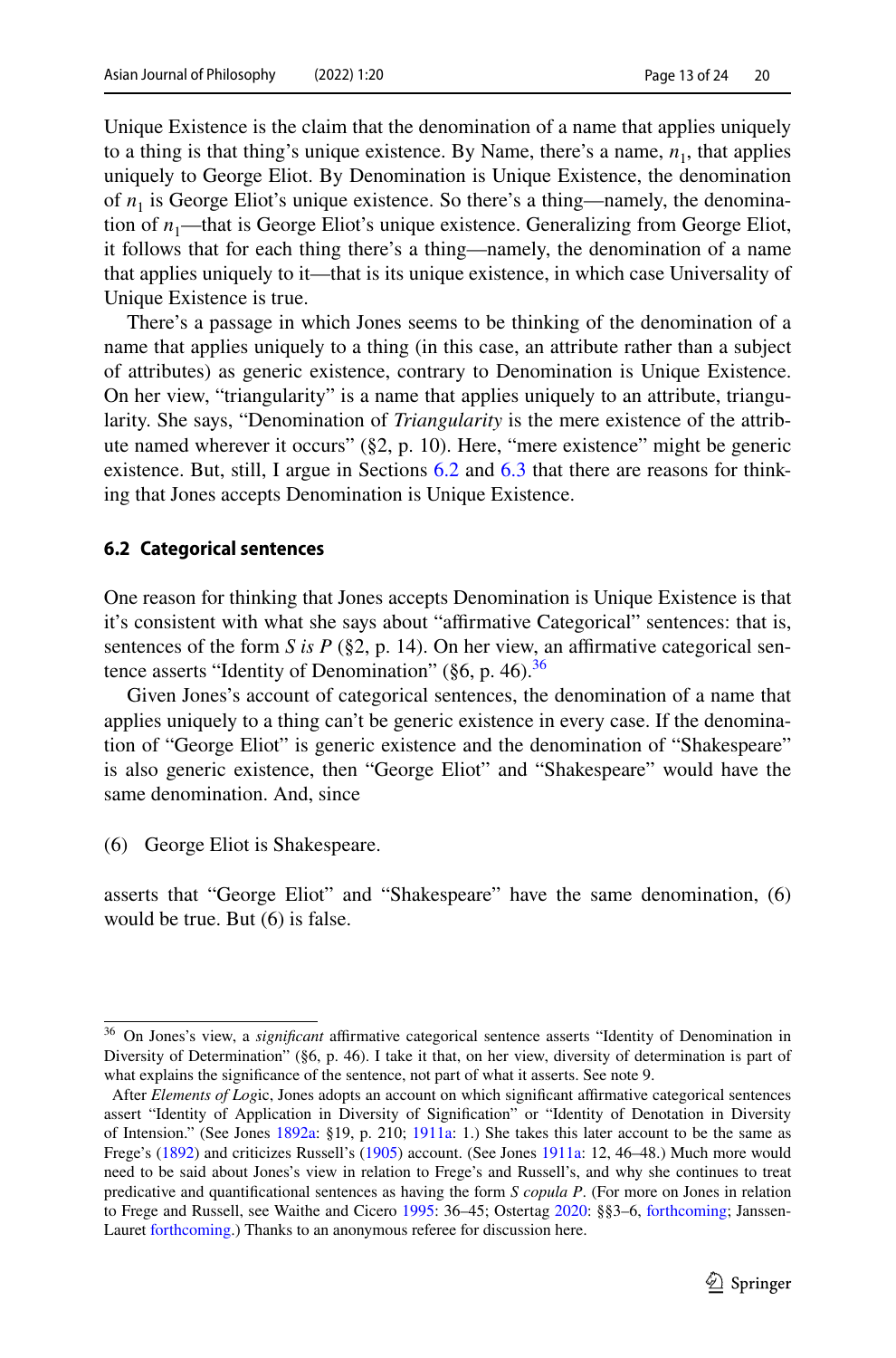However, we can't similarly argue against Denomination is Unique Existence. "George Eliot" applies uniquely to George Eliot, and "Shakespeare" applies uniquely to Shakespeare. So, by Denomination is Unique Existence, the denomination of "George Eliot" is George Eliot's unique existence, and the denomination of "Shakespeare" is Shakespeare's unique existence. Since their unique existences are distinct, "George Eliot" and "Shakespeare" wouldn't have the same denomination. So, if (6) asserts that "George Eliot" and "Shakespeare" have the same denomination, then (6) would be false, as desired.

### <span id="page-13-0"></span>**6.3 Link**

Another reason for thinking that Jones accepts Denomination is Unique Existence is that it's consistent with what she says about the denomination and application of names. On her view, names that have the same denomination have the same application. A bit more precisely, she accepts something like the following claim.

Link: For any names *n* and  $n^*$ , any contexts *c* and  $c^*$ , any things *x* and  $x^*$ , and any existence attributes *e* and  $e^*$ , if *n* applies uniquely to *x* in *c*,  $n^*$  applies uniquely to  $x^*$  in  $c^*$ , *e* is the denomination of *x* in *c*,  $e^*$  is the denomination of  $x^*$  in  $c^*$ , and  $e=e^*$ , then  $x=x^*$ .

For example, speaking of

(7) This musician is a painter.

where "This musician" is the subject-name *S* and "a painter" is the predicate-name *P*, she says, "the denomination of S is the denomination of P; hence S and P apply to one and the same person" ( $\S6$ , pp. 47–48).<sup>[37](#page-13-1)</sup>

If names that have the same denomination have the same application, and what a name applies to varies across contexts, then the denomination of a name also varies across contexts.<sup>[38](#page-13-2)</sup> Consider the denomination of "bound in Russia leather" in

(1) The red octavo volume on the chess-table is bound in Russia leather.

and

(3) The blue folio volume on the chess-table is bound in Russia leather.

<span id="page-13-1"></span><sup>&</sup>lt;sup>37</sup> See also §27, p. 200. In the case of names that apply to more than one thing, see §15, p. 128 n. 1; §27,

p. 199, p. 205.

<span id="page-13-2"></span><sup>&</sup>lt;sup>38</sup> Thanks to Jared Wright here.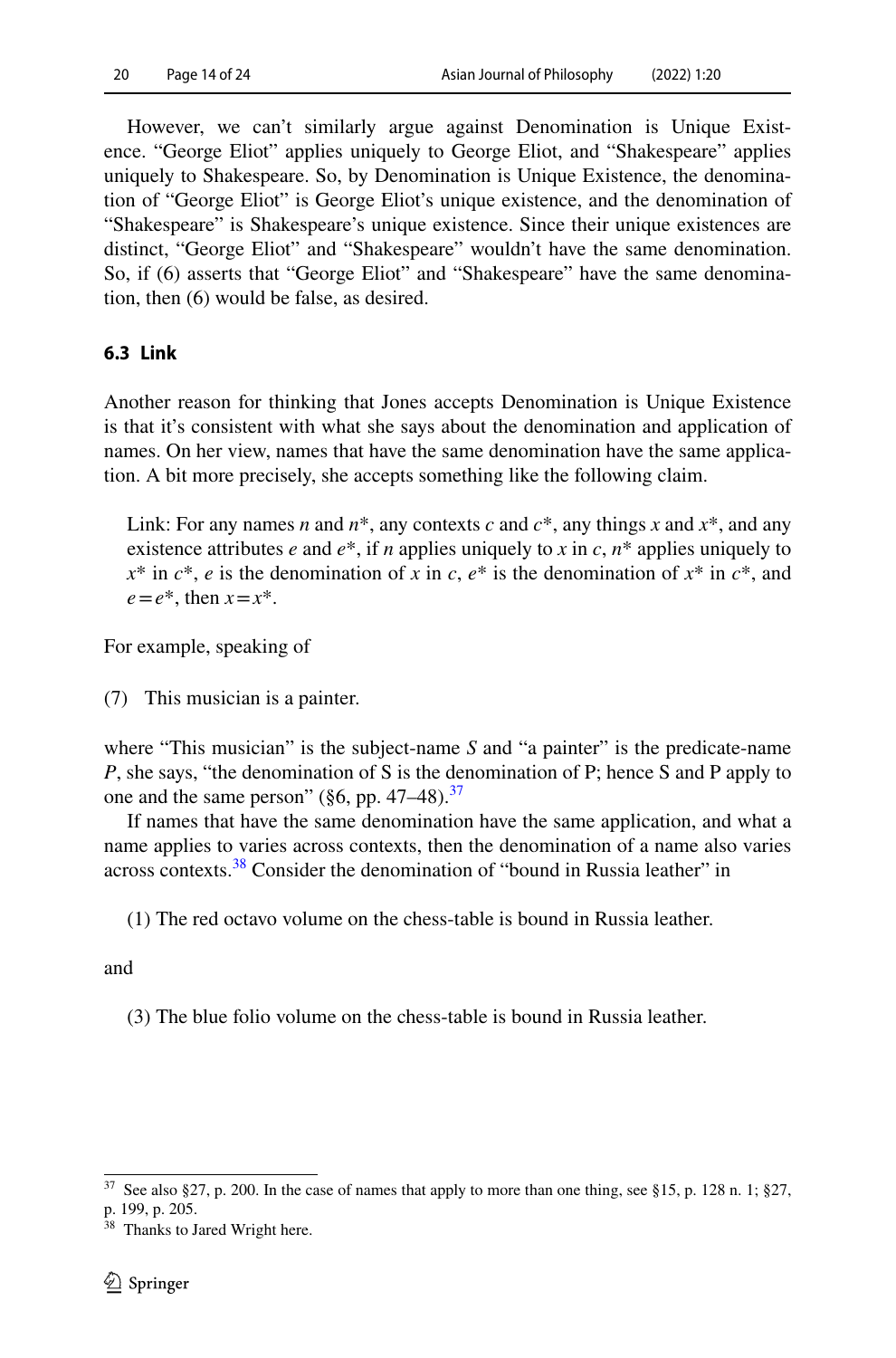If "bound in Russia leather" has the same denomination in (1) and (3), then by Link it has the same application in (1) and (3). But it doesn't: it applies uniquely to the red octavo volume in (1), and it applies uniquely to the blue folio volume in (3).<sup>39</sup>

Jones sometimes explicitly relativizes the denomination of a name to the context (in the case of a name that applies to more than one thing). She discusses

(8) All birds are animals.

which she takes to be equivalent to.

(9) All birds are [some] animals. $40$ 

She says,

what is asserted is that the denomination of *All birds* is the very same as the denomination of *animals*. But not of *all* animals, but only of … some *animals*. The denomination of *All birds* is found to coincide with, to *be* in short, the denomination of the *some animals* of the proposition [sentence] under consideration. (§6, p. 47)

Here, she doesn't say that (9) asserts that "All birds" and "[some] animals" have the same denomination *tout court*. Rather, she says that (9) asserts that the denomination of "All birds" is the same as the denomination of "[some] animals" in the sentence "under consideration": that is, in (9).

Given Link, the denomination of a name that applies uniquely to a thing can't be generic existence in every case. If the denomination of "George Eliot" is generic existence and the denomination of "Shakespeare" is also generic existence, then "George Eliot" and "Shakespeare" would have the same denomination. So, by Link, "George Eliot" and "Shakespeare" would apply uniquely to the same person. But they don't.

However, we can't similarly argue against Denomination is Unique Existence. Denomination is Unique Existence doesn't entail that "George Eliot" and "Shakespeare" have the same denomination. So Link wouldn't entail that "George Eliot" and "Shakespeare" apply uniquely to the same person.

<span id="page-14-0"></span><sup>&</sup>lt;sup>39</sup> Given Denomination is Unique Existence and the context-dependence of "bound in Russia leather," the denomination of "bound in Russia leather" also varies across contexts: it's the red octavo volume's unique existence in (1) and the blue folio volume's unique existence in (3). Thanks to an anonymous referee for discussion here.

<span id="page-14-1"></span><sup>&</sup>lt;sup>40</sup> Jones uses "[some] animals," with the square brackets, to talk about the predicate-name in (8) (§6, p. 47). On her view, (8), (9), and "Some animals are all birds" are equivalent. See Ostertag [2020:](#page-22-0) §2.4, [forthcoming.](#page-22-17)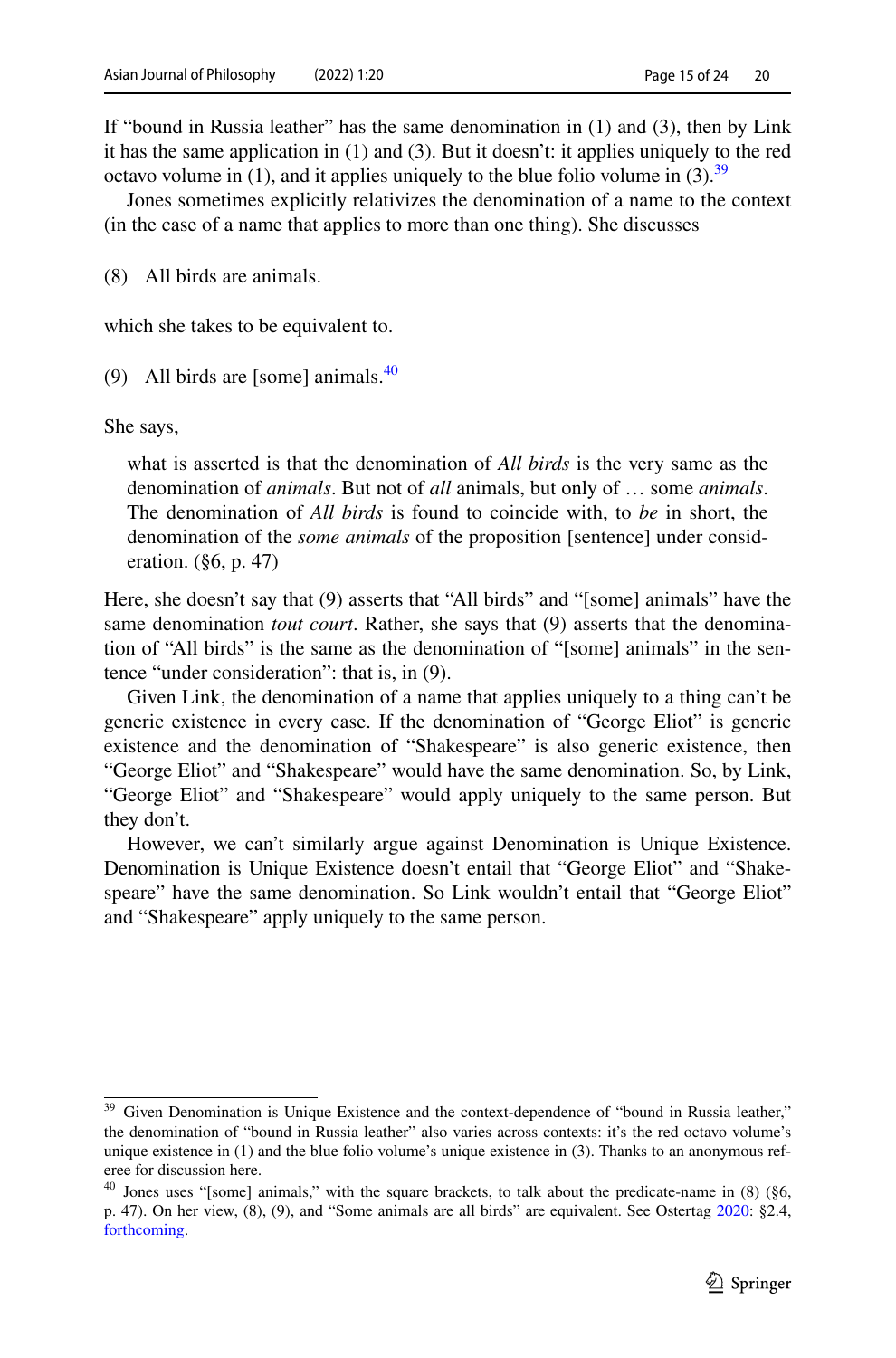#### <span id="page-15-0"></span>**6.4 Name**

In a later work, Jones suggests that there's at least one thing that can't be named at all, in which case, contrary to Name, there wouldn't be a name that applies uniquely to it. She considers the "aggregate" of all things and asks, "*How* is such an Aggregate defned or known?"[41](#page-15-1) One possibility is that the aggregate is defned by the names in our language. But, against this possibility, she says, "it might plausibly be maintained that the aggregate so determined is arbitrarily and unwarrantably limited—that Thought (not to mention 'Reality') may transcend all current (and even all possible) Language."[42](#page-15-2)

It might be surprising if on Jones's view some things couldn't be named. On her view, the world consists of attributes and subjects of attributes (§11, p. 88), and attributes and subjects of attributes are things  $(\S 2, p. 12)$ . So it seems that "thing" is a name that applies to everything in the world.

It might also be surprising if on Jones's view we could think of something but, contrary to Name, didn't have a name that applies uniquely to it in some context. On her view, what a name like "Muriel" uniquely applies to depends on who the speaker has "the intention of distinguishing" (§2, p. 15). If we can think of a thing, then we can intend to distinguish it, in which case there might be a name like "Muriel" or "that thing" that would apply uniquely to it in that context.

Without Name, we can't directly infer Universality of Unique Existence from Denomination is Unique Existence. But we can still directly infer the weaker claim that each thing that some name uniquely applies to has a unique existence. And this weaker claim still implies that George Eliot, for example, has a unique existence.<sup>[43](#page-15-3)</sup>

And, without Name, there might still be a way to infer Universality of Unique Existence. By Denomination is Unique Existence, each thing that some name uniquely applies to has a unique existence, which is the denomination of that name. And the denomination of that name is the quantitiveness of that thing  $(\S 2, p. 8)$ . So the quantitiveness of each thing that some name uniquely applies to is its unique existence. And, by Quantitiveness, each thing has quantitiveness. So what is the quantitiveness of a thing that no name uniquely applies to? One hypothesis is that such a thing's quantitiveness is generic existence. But another hypothesis, one that might be simpler and less ad hoc, is that such a thing's quantitiveness, like the quantitiveness of each thing that some name uniquely applies to, is its unique existence. In that case, Quantitiveness is Unique Existence is true. And Universality of Unique Existence follows from Quantitiveness and Quantitiveness is Unique Existence.

<span id="page-15-1"></span><sup>41</sup> Jones [1893a:](#page-21-5) 222.

<span id="page-15-2"></span><sup>42</sup> Jones [1893a:](#page-21-5) 222.

<span id="page-15-3"></span> $43$  I owe the observations in this paragraph to Eileen Nutting.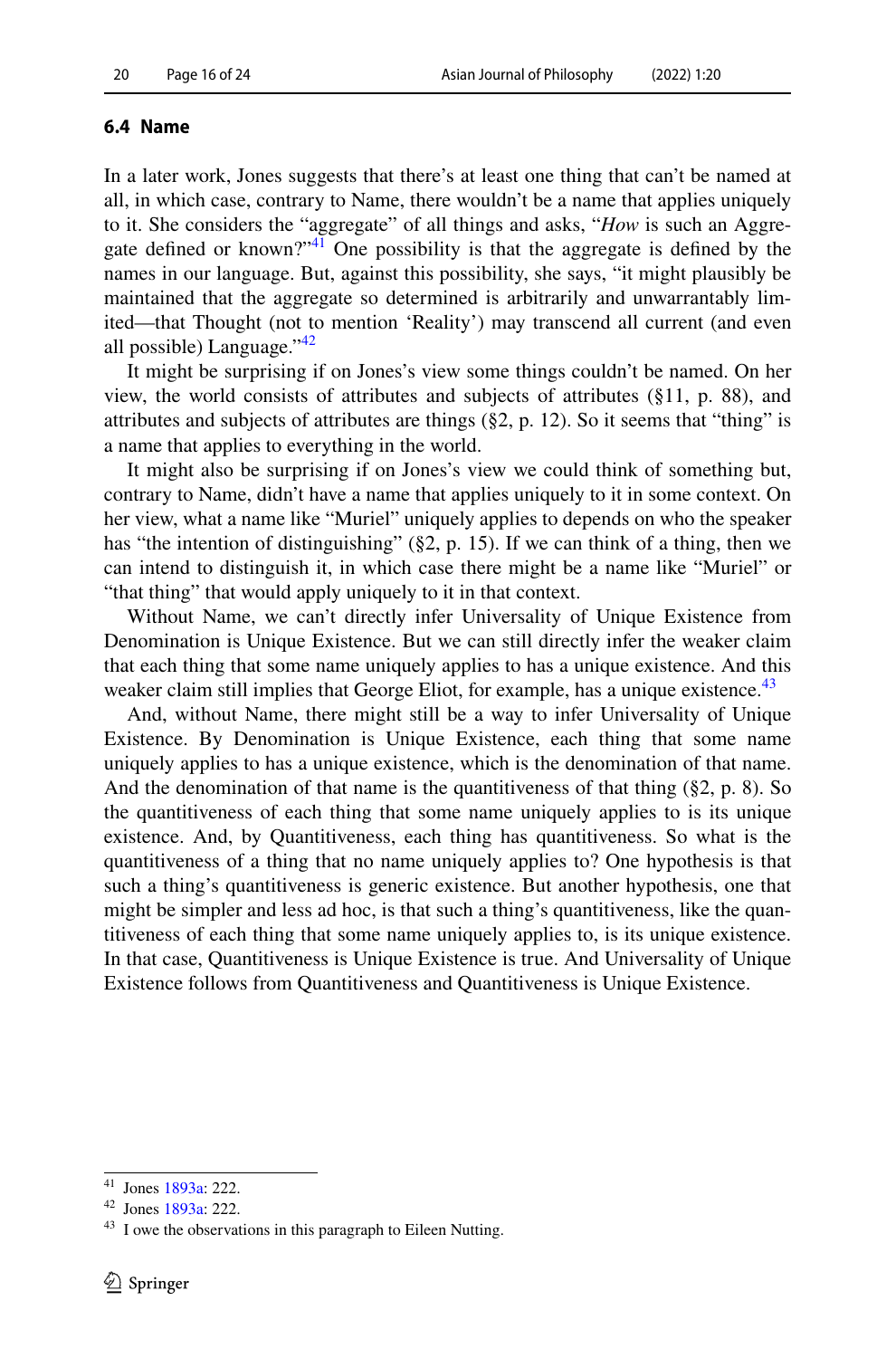### <span id="page-16-0"></span>**7 Tropes and haecceities**

#### <span id="page-16-1"></span>**7.1 The path from tropes**

There are various paths that lead to Universality of Unique Existence. One path relies on a claim about *tropes*. A trope is an attribute that's a particular rather than a universal.<sup>44</sup> No two things have the same trope. For example, if George Eliot's pallor and Shakespeare's pallor are tropes, then their pallors are numerically distinct even if they're exactly similar.

Universality of Unique Existence is a consequence of the following two claims.

Existence: Each thing has an existence attribute. Tropes: Attributes are tropes.

By Existence, George Eliot has an existence attribute, *e*. By Tropes, *e* is a trope. Since no two things have the same trope, nothing else has *e*. So there's an existence attribute—namely, *e*—that only George Eliot has. Generalizing from George Eliot, it follows that for each thing there's an existence attribute—namely, an existence trope—that only it has, in which case Universality of Unique Existence is true.

John Bacon ([2008\)](#page-22-13) is a trope theorist who might be sympathetic to something like Universality of Unique Existence. On a view that he considers, "individuals"—that is, subjects of attributes—are bundles of tropes, each bundle contains a "kernel," and different bundles contain different "kernels."<sup>45</sup> He suggests that the "kernel" in each bundle is a trope that is "the existence of the individual that has lent its kernel."<sup>46</sup> On this view, each subject of attributes has a kernel that's an existence trope. In that case, the following claim is true.

Individual Unique Existence: Each subject of attributes has a unique existence.

Individual Unique Existence is a consequence of Tropes and the following claim.

Individual Existence: Each subject of attributes has an existence attribute.

Individual Unique Existence and Individual Existence are Universality of Unique Existence and Existence restricted to subjects of attributes.

But Universality of Unique Existence might be false even if Individual Unique Existence is true. On Jones's view, some things—namely, attributes—aren't subjects of attributes. If some attribute doesn't have a unique existence, then Universality of Unique Existence would be false. In particular, if tropes are things that aren't

<span id="page-16-2"></span><sup>44</sup> On the view that attributes are particulars, see, for example, Stout [1902](#page-22-18)–1903, [1921,](#page-22-19) [1923](#page-22-20). The term "trope" comes from Williams [1953a](#page-23-3): 7. See also Williams [1953b](#page-23-4).

<span id="page-16-3"></span><sup>45</sup> Bacon [2008](#page-22-13): §11.

<span id="page-16-4"></span><sup>&</sup>lt;sup>46</sup> Bacon [2008](#page-22-13): §11. For a different view of existence, see Bacon [1995](#page-22-21): 24.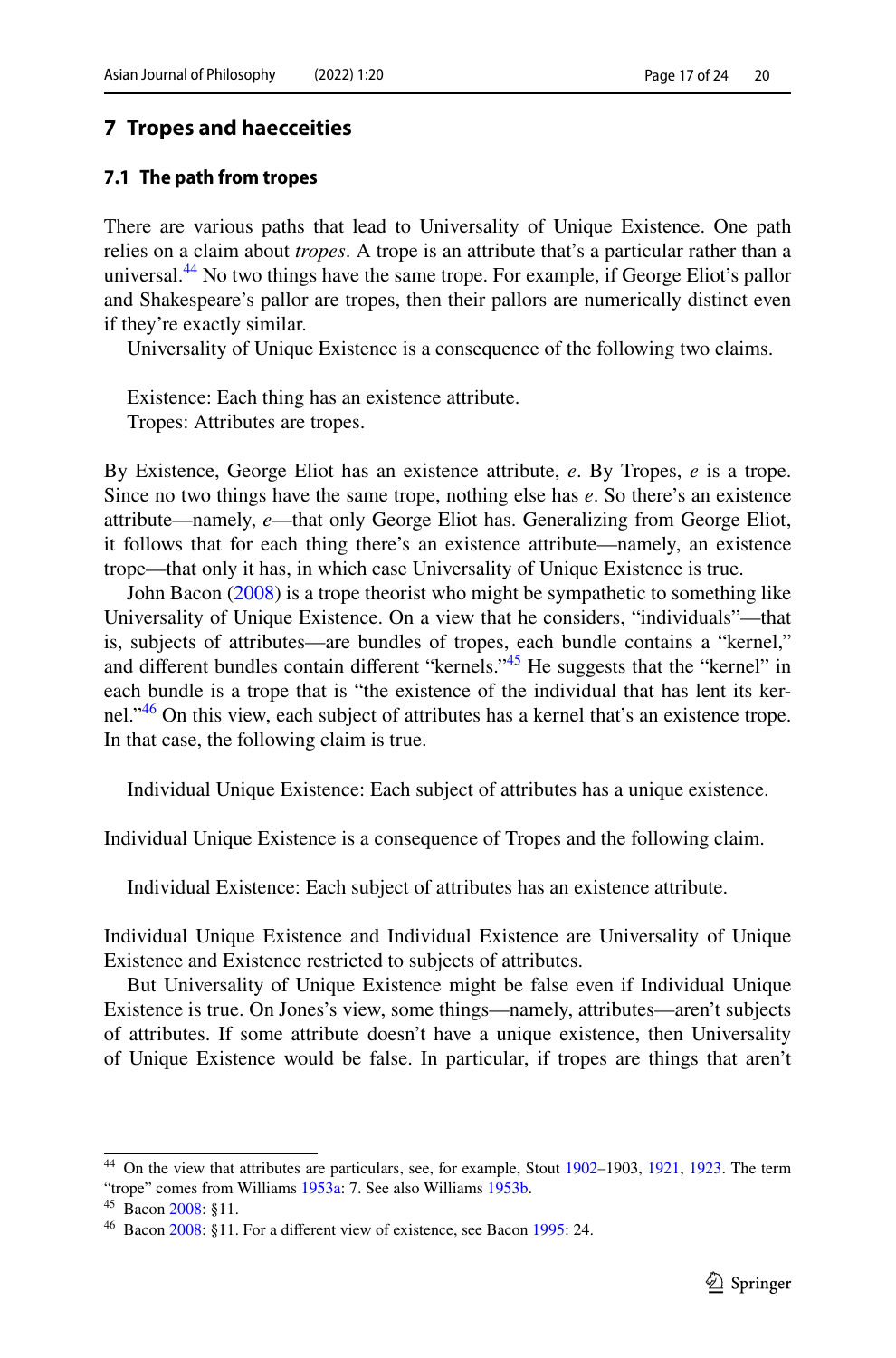themselves bundles that contain existence tropes, then Universality of Unique Existence might be false, even if Individual Unique Existence is true.

### **7.2 Jones on tropes**

Universality of Unique Existence follows from Existence and Tropes. Jones accepts Existence. She takes each thing to have existence  $(\S 2, pp. 5-6)$ ; and, as discussed in Section [4.1](#page-6-1), on her view existence is to be understood as an attribute. The question, then, is whether she accepts Tropes.

In her autobiography, Jones [\(1922](#page-21-0): 71-72) endorses G. F. Stout's [\(1921](#page-22-22)) work.<sup>[47](#page-17-0)</sup> And Stout accepts Tropes, or something like it.<sup>48</sup> Jones [\(1893b](#page-21-2)) seems sympathetic to Tropes in "On the Nature of Logical Judgment," where she discusses

(10) The color of the Pacifc Ocean=the color of the Atlantic Ocean.

and

(11) Deal = the landing-place of Caesar.<sup>[49](#page-17-2)</sup>

On her view, the color of the Pacifc Ocean isn't numerically identical to the color of the Atlantic Ocean. She says, "*The colour of the Pacifc Ocean* may be *exactly like* that of the Atlantic, but we certainly cannot say that the one *is* the other in the sense in which we can say that Deal *is* the place where Cæsar landed—or indeed in any sense at all."<sup>50</sup> If the color of the Pacific Ocean and the color of the Atlantic Ocean are numerically distinct despite being exactly similar, then those colors are tropes.

But it doesn't seem that Jones accepts Tropes in *Elements of Logic*. She seems to think that "whiteness" applies to "every case of occurrence," including "snow, seafoam, privet-blossom, etc." (§2, p. 11). If the whiteness of some snow, the whiteness of some sea foam, and the whiteness of the blossom of a privet hedge are numeri-cally identical, then that shared whiteness isn't a trope.<sup>[51](#page-17-4)</sup> (It seems that an existence attribute shared by many things—for example, physical existence or generic

<span id="page-17-0"></span><sup>47</sup> Jones and Stout were both students of James Ward. (See Jones [1922](#page-21-0): 53–54, van der Schaar [2013](#page-22-23): 4.) Stout ([1911\)](#page-22-24) wrote the preface to Jones's ([1911a](#page-21-3)) *A New Law of Thought and Its Logical Bearings*. Jones ([1922:](#page-21-0) 72) described him as having "approved and befriended" her project. Stout ([1922\)](#page-22-19) later wrote her obituary in *Mind*.

<span id="page-17-1"></span><sup>&</sup>lt;sup>48</sup> On Stout's ([1921:](#page-22-22) 1, 5) view, there are universals, but they're classes or kinds of tropes (or particular characters). See van der Schaar [2004,](#page-22-25) [2013:](#page-22-23) 128–148; MacBride [2014](#page-22-26).

<span id="page-17-2"></span> $49$  Examples (10) and (11) come from Jevons [1879](#page-22-14): 37-38.

<span id="page-17-3"></span><sup>50</sup> Jones [1893b](#page-21-2): 451. See also Jones [1911a](#page-21-3): 40–41.

<span id="page-17-4"></span><sup>51</sup> Jones allows that in (*i*) "This whiteness is death-like," "this whiteness" doesn't name an attribute shared by all white things or even all things exactly similar in color. She says, "an exactly similar colour on china or on silk, etc., need not be death-like" (§3, p. 19). Still, she takes "this whiteness" in (*i*) to mean "this pallor of countenance," which might name an attribute shared by several things (§3, p. 19).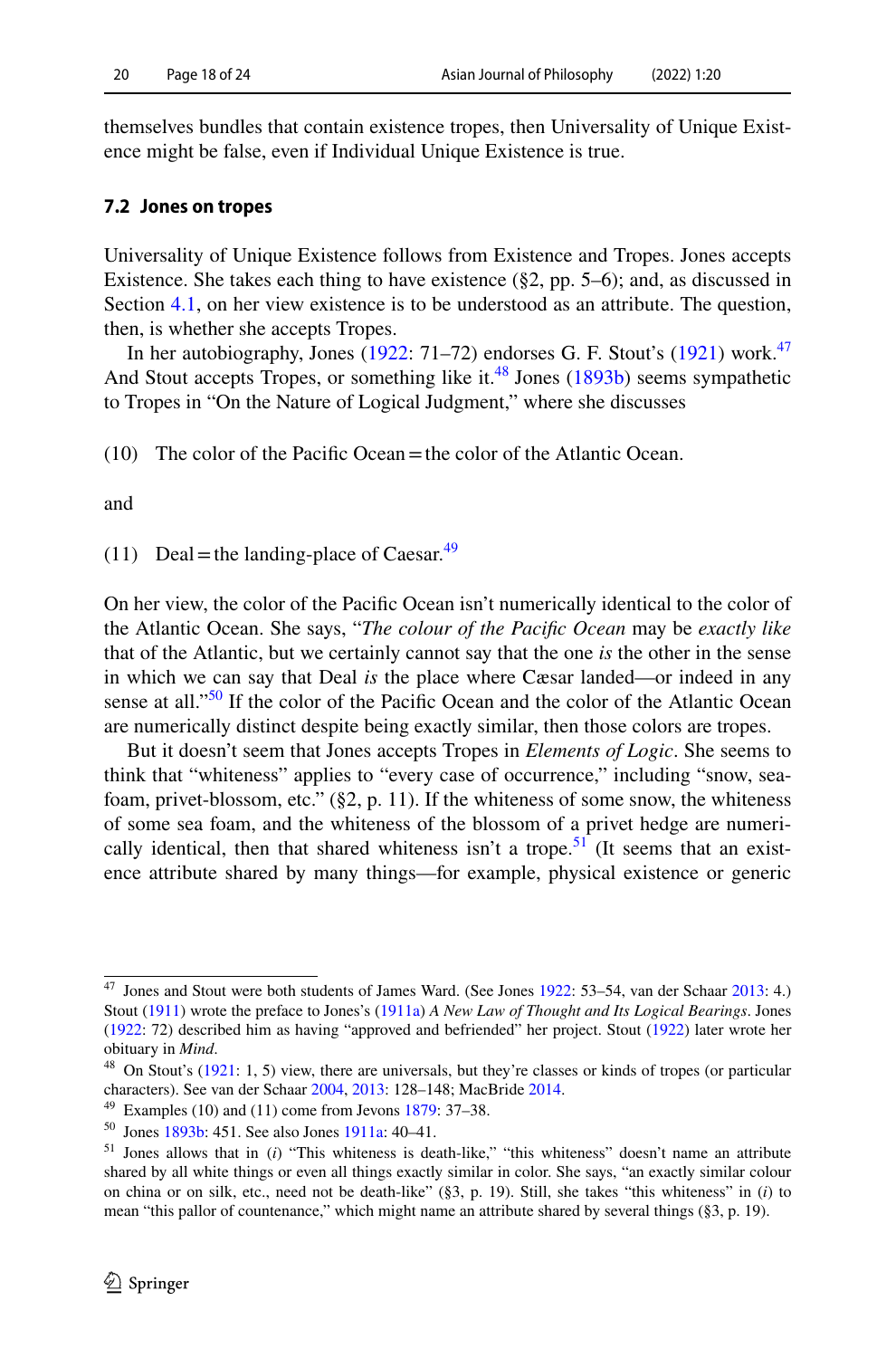existence—wouldn't be a trope either.) And, if Jones doesn't accept Tropes in *Elements of Logic*, then it's not a commitment to Existence and Tropes that leads her to accept Universality of Unique Existence there.

### <span id="page-18-0"></span>**7.3 The path from haecceities**

Another path that leads to Universality of Unique Existence starts from claims about *haecceities*. [52](#page-18-1) A haecceity (or "thisness") is an attribute like *being identical with George Eliot* or *being George Eliot*. [53](#page-18-2) No two things have the same haecceity. For example, if George Eliot and Shakespeare have haecceities, then their haecceities are distinct.

Universality of Unique Existence is a consequence of the following two claims.

Haecceity: Each thing has a haecceity.

Existence Attributes: Haecceities are existence attributes.

By Haecceity, George Eliot has a haecceity, *h*. By Existence Attributes, *h* is an existence attribute. Since no two things have the same haecceity, nothing else has *h*. So there's an existence attribute—namely, *h*—that only George Eliot has. Generalizing from George Eliot, it follows that for each thing there's an existence attribute namely, its haecceity—that only it has, in which case Universality of Unique Existence is true.

Kris McDaniel ([2017\)](#page-22-8) is an ontological pluralist who might be sympathetic to Universality of Unique Existence. On his view, all sorts of things, including donuts and holes, have haecceities.<sup>[54](#page-18-3)</sup> So he might be willing to accept Haecceity. And he says that he is "open to the view that a haecceity just is a mode of being that, as a matter of necessity, is enjoyed by exactly one thing."<sup>55</sup> If modes of being are exist-ence attributes, then he might be willing to accept Existence Attributes.<sup>[56](#page-18-5)</sup> And Universality of Unique Existence follows from Haecceity and Existence Attributes.

Although McDaniel doesn't explicitly discuss Universality of Unique Existence, he does discuss something like the following view.<sup>[57](#page-18-6)</sup>

Fundamental Personal Fragmentationalism: Each person has a fundamental existence attribute that no one else has.

<span id="page-18-1"></span><sup>52</sup> Thanks to Sam Cowling, Kris McDaniel, David Sanson, and faculty at Fort Hays State for discussion of haecceities and Universality of Unique Existence.

<span id="page-18-2"></span><sup>53</sup> See, for example, Adams [1979.](#page-22-27)

<span id="page-18-3"></span><sup>54</sup> McDaniel [2017:](#page-22-8) 189.

<span id="page-18-4"></span><sup>55</sup> McDaniel [2017:](#page-22-8) 188.

<span id="page-18-5"></span><sup>&</sup>lt;sup>56</sup> On McDaniel's ([2017:](#page-22-8) 13) view, modes of being are kinds of existence. And, at least for expository purposes, he sometimes assumes that kinds of existence are attributes (or properties). See McDaniel [2017](#page-22-8): 55–56.

<span id="page-18-6"></span><sup>57</sup> The view that McDaniel ([2017:](#page-22-8) 193–194) discusses is about kinds of existence (or modes of being) rather than existence attributes. McDaniel calls the view "individualistic fragmentationalism." But I use "individual" to apply to all subjects of attributes, not just persons. See Section [7.1.](#page-16-1)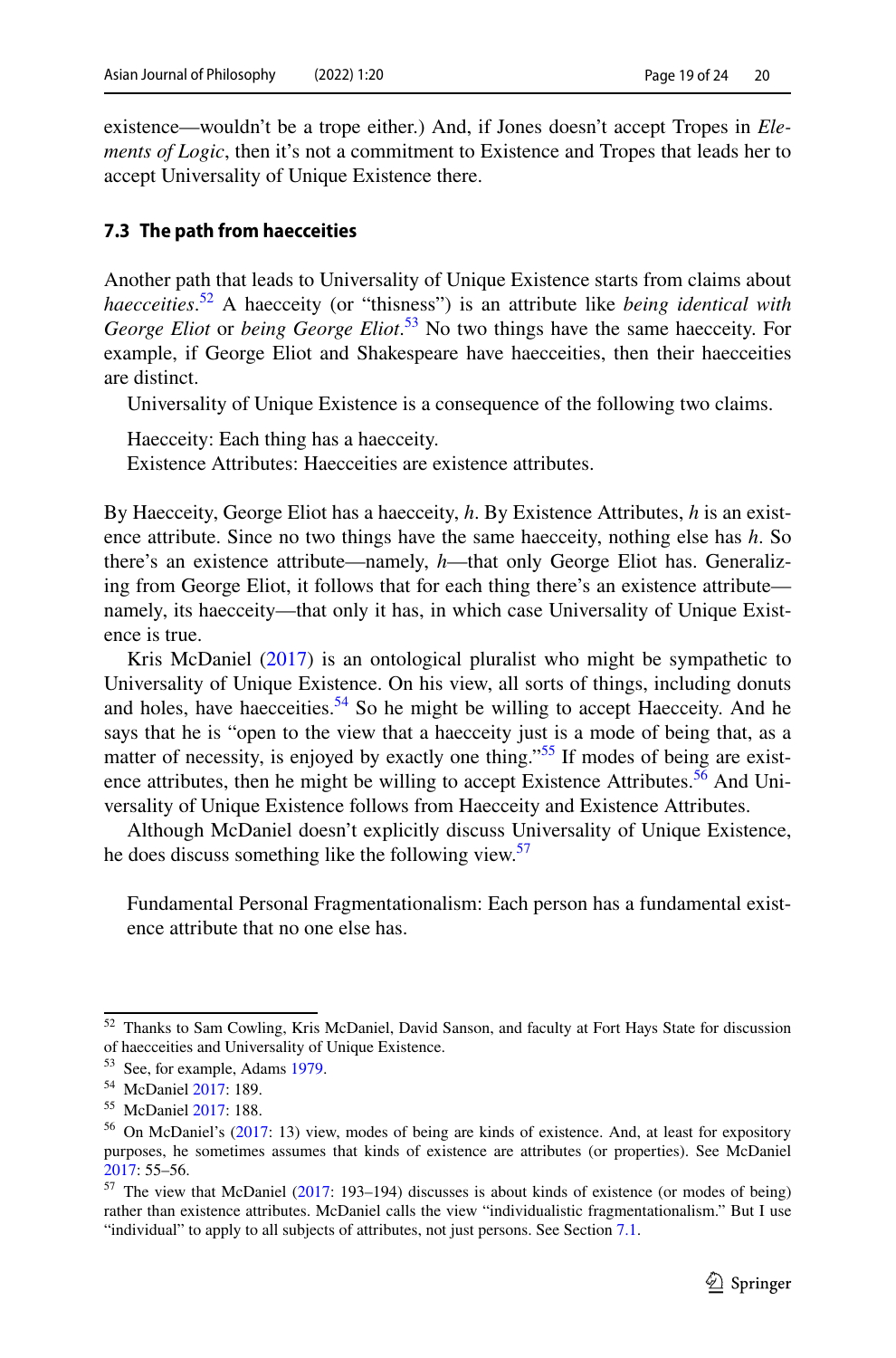Fundamental Personal Fragmentationalism is a consequence of Existence Attributes and the following claim.

Fundamental Personal Haecceity: Each person has a fundamental haecceity.

Fundamental Personal Fragmentationalism and Fundamental Personal Haecceity are Universality of Unique Existence and Haecceity restricted to persons, together with the claim that the existence attributes in question are fundamental.<sup>[58](#page-19-1)</sup>

If what distinguishes persons from other things is that persons have fundamental haecceities whereas other things have non-fundamental haecceities (rather than that person have haecceities whereas other things don't), then Fundamental Personal Haecceity is consistent with Haecceity. In that case, accepting Fundamental Personal Fragmentationalism on the basis of Fundamental Personal Haecceity and Existence Attributes is consistent with accepting Universality of Unique Existence on the basis of Haecceity and Existence Attributes.

### <span id="page-19-0"></span>**7.4 Jones on haecceities**

The medieval term "haecceity" (*haecceitas*) was reintroduced by Robert Adams [\(1979](#page-22-27): 6–7). Jones doesn't use "haecceity" or "thisness." But, in *Elements of Logic*, she does use "That-ness." She considers (but decides against) using "That-ness" instead of "quantitiveness" to apply to an existence attribute. Speaking of "quantitiveness" and "qualitiveness," she says,

These words seem to me convenient because they mark both a distinction from and a likeness to 'Quantity' and 'Quality' as ordinarily used, and they are preferable to 'That-ness' and 'What-ness' (which are more unequivocal in meaning), because they have corresponding adjectives and adverbs. (§2, p. 6)

As discussed in Section [5,](#page-9-0) Jones sometimes seems to use "quantitiveness" to apply to unique existence, in which case she might be considering using "That-ness" to apply to unique existence, too.

Jones uses "That-ness" to apply to an existence attribute later in *Elements of Logic*, but it seems that she isn't using it to apply to unique existence. Arguing that every term applies to something that has some existence attribute, she says, "It is but the barest minimum of 'existence' of any kind whatever—mere That-ness—that I contend for (no other more determinate existence *could* be involved in the use of *all* terms)" (§11, p. 88). If being "involved in the use of *all* terms" means that "mere That-ness" is an existence attribute shared by everything that any term applies to, then "mere That-ness" isn't unique existence, since diferent things that diferent

<span id="page-19-1"></span><sup>58</sup> On the notion of fundamentality at issue here, see McDaniel [2017:](#page-22-8) 27–31.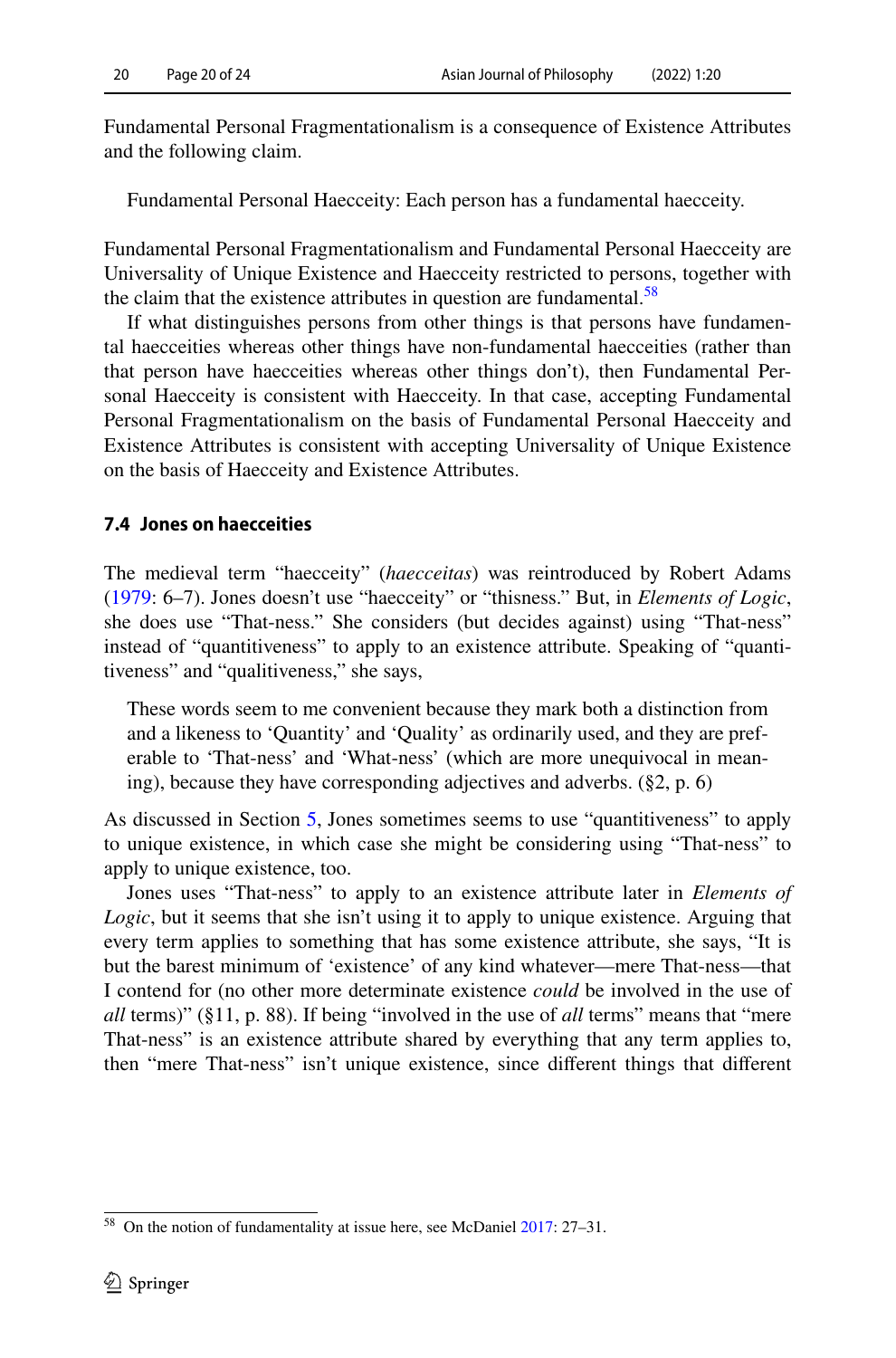terms apply to don't have the same unique existence. (But "mere That-ness" could be generic existence, which might be what Jones has in mind when she talks about "the barest minimum of 'existence' of any kind whatever." $59$ )

Jones might still be sympathetic to Haecceity and Existence Attributes. A haecceity is an attribute that has to do with the identity of the thing that has it.<sup>60</sup> For example, George Eliot's haecceity might be the attribute *being identical with George Eliot*. And Jones might sometimes be thinking of a thing's unique existence as having to do with its identity. In a passage discussed in Section [5](#page-9-0), she describes an existence attribute, perhaps unique existence, as "that identity which enables us to speak of a thing as *one*, under whatever change of attributes" (§2, p. 9). And she talks about the "continued identical existence" of several things ( $\S$ 2, p. 8;  $\S$ 6, p. 47).<sup>61</sup> In the case where several things are one, its "continued identical existence"—perhaps what she later calls the "*individual or continuous existence* of *one* thing (that is, *individual identity* ...)"—might be its unique existence. $62$ 

But, as far as I know, Jones isn't independently committed to Haecceity and Existence Attributes, in which case it isn't a commitment to those claims that leads her to accept Universality of Unique Existence.

# **8 Conclusion**

On Jones's view in *Elements of Logic*, each thing has a unique existence, which it doesn't share with anything else. This is Universality of Unique Existence.

Jones might accept Universality of Unique Existence on the basis of the claims that (*i*) each thing has quantitiveness (Quantitiveness) and (*ii*) a thing's quantitiveness is its unique existence (Quantitiveness is Unique Existence). She accepts Quantitiveness. And, although the textual evidence is equivocal, there's some reason (based in part on what she says about "quantitive identity") to think that she accepts Quantitiveness is Unique Existence as well.

Jones might also accept Universality of Unique Existence on the basis of the claims that (*iii*), for each thing, there's a name that applies uniquely to it (Name)

<span id="page-20-0"></span><sup>59</sup> After *Elements of Logic*, Jones uses "That-ness" (or "Thatness" or "thatness"), but she doesn't seem to use it to apply to a haecceity or a unique existence. Sometimes she uses it to apply to the denotation or extension of a name. (See Jones [1911b](#page-21-8): 53, [1914](#page-21-9)–1915: 360.) Sometimes she uses it to apply to a thing or its generic existence, which she describes as "existence (in the widest sense—mere thing-hood)." (See Jones [1911a](#page-21-3): 9–10. She also suggests using "Quiddity" in the place of "Thatness" thus understood. See Jones [1911a:](#page-21-3) 14.) In one place she suggests that "That-ness" applies to existence "in some region." (See Jones [1910:](#page-21-10) 382.) But there's no reason to think that the existence in question is unique existence.

<span id="page-20-1"></span> $60$  See, for example, Adams [1979:](#page-22-27) 6.

<span id="page-20-2"></span><sup>61</sup> Jones talks about pluralities and the existence attributes that they have (e.g. §2, p. 8; §6, p. 47). Cantorian paradox lurks if (*i*), for any things, there's an existence attribute had by all and only those things and (*ii*) attributes are things. (See, for example, Florio and Linnebo [2021:](#page-22-28) Chapter 3.) I hope to say more about Jones on the existence of pluralities elsewhere.

<span id="page-20-3"></span> $62$  Jones [1900](#page-21-11)–1901: 169. See also §27, p. 199.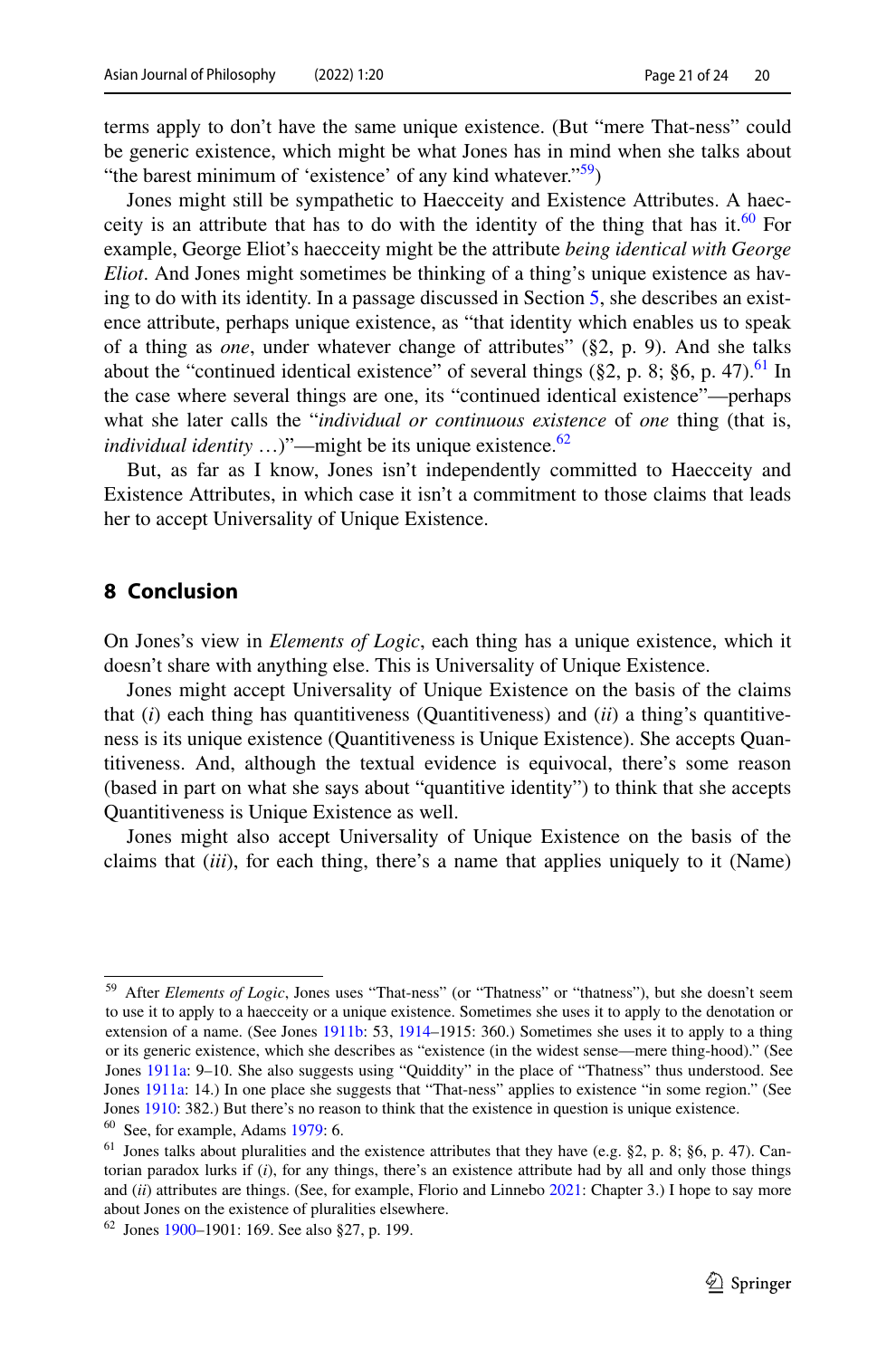and (*iv*) the denomination of a name that applies uniquely to a thing is that thing's unique existence (Denomination is Unique Existence). She might accept Name, and there's some reason (based on what she says about categorical sentences and the relation between denomination and application) to think that she accepts Denomination is Unique Existence as well.

In either case, Universality of Unique Existence is an original view, one that's part of Jones's contributions to the metaphysics of existence and that fts within her more general views in *Elements of Logic* about the quantitiveness of things and the denomination of names.

**Acknowledgements** For comments and discussion, thanks to Rob Byer, Einar Duenger Bøhn, Sam Cowling, Salvatore Florio, Marcy Lascano, Kris McDaniel, Eileen Nutting, David Sanson, Rob Shaver, and several anonymous referees; faculty at Fort Hays State; and students at the University of Kansas in 2017– 2022, especially Sam Proctor and Jared White. I'm grateful also to Mary Ellen Waithe and Samantha Cicero, and Gary Ostertag; I frst learned of Jones from their work. (See note 1.)

**Author contribution** Ben Caplan is the sole author.

**Data availability** Not applicable.

### **Declarations**

**Ethics approval** All authors have approved the manuscript for submission.

**Consent for publication** The content of the manuscript has not been published or submitted for publication elsewhere.

**Competing interests** The author declare no competing interests.

### **References**

#### **Works by Jones**

- <span id="page-21-1"></span>Jones, E. E. C. (1890). *Elements of logic as a science of propositions*. Clark.
- <span id="page-21-4"></span>Jones, E. E. C. (1892a). *An introduction to general logic*. Longmans, Green.
- <span id="page-21-6"></span>Jones, E. E. C. (1892b). Review of Hillebrand 1891. *Mind*, n.s., 1.2 (April): 276–281.
- <span id="page-21-5"></span>Jones, E. E. C. (1893a). The import of categorical propositions. *Mind*, n.s., 2.6 (April): 219–222.
- <span id="page-21-2"></span>Jones, E. E. C. (1893b). On the nature of logical judgment. *Mind*, n.s., 2.8 (Oct.): 441–456.
- <span id="page-21-11"></span>Jones, E. E. C. (1900–1901). The meaning of sameness. *Proceedings of the Aristotelian Society*, n.s., 1: 167–173.
- <span id="page-21-7"></span>Jones, E. E. C. (1908). Precise and numerical identity. *Mind*, n.s., 17.67 (July): 384–393.
- <span id="page-21-10"></span>Jones, E. E. C. (1910). Mr. Russell's objections to Frege's analysis of propositions. *Mind*, n.s., 19.75 (July): 379–386.
- <span id="page-21-3"></span>Jones, E. E. C. (1911a). *A new law of thought and its logical bearings*. Girton College Studies 4. Cambridge University Press.
- <span id="page-21-8"></span>Jones, E. E. C. (1911b). A 'new law of thought' and its implications. *Mind*, n.s., 20.77 (Jan.): 41–53.
- <span id="page-21-9"></span>Jones, E. E. C. (1914–1915). Symposium—the import of propositions. *Proceedings of the Aristotelian Society*, n.s., 15: 353–374, 397–412.
- <span id="page-21-0"></span>Jones, E. E. C. (1922). *As I remember: An autobiographical ramble*. Black.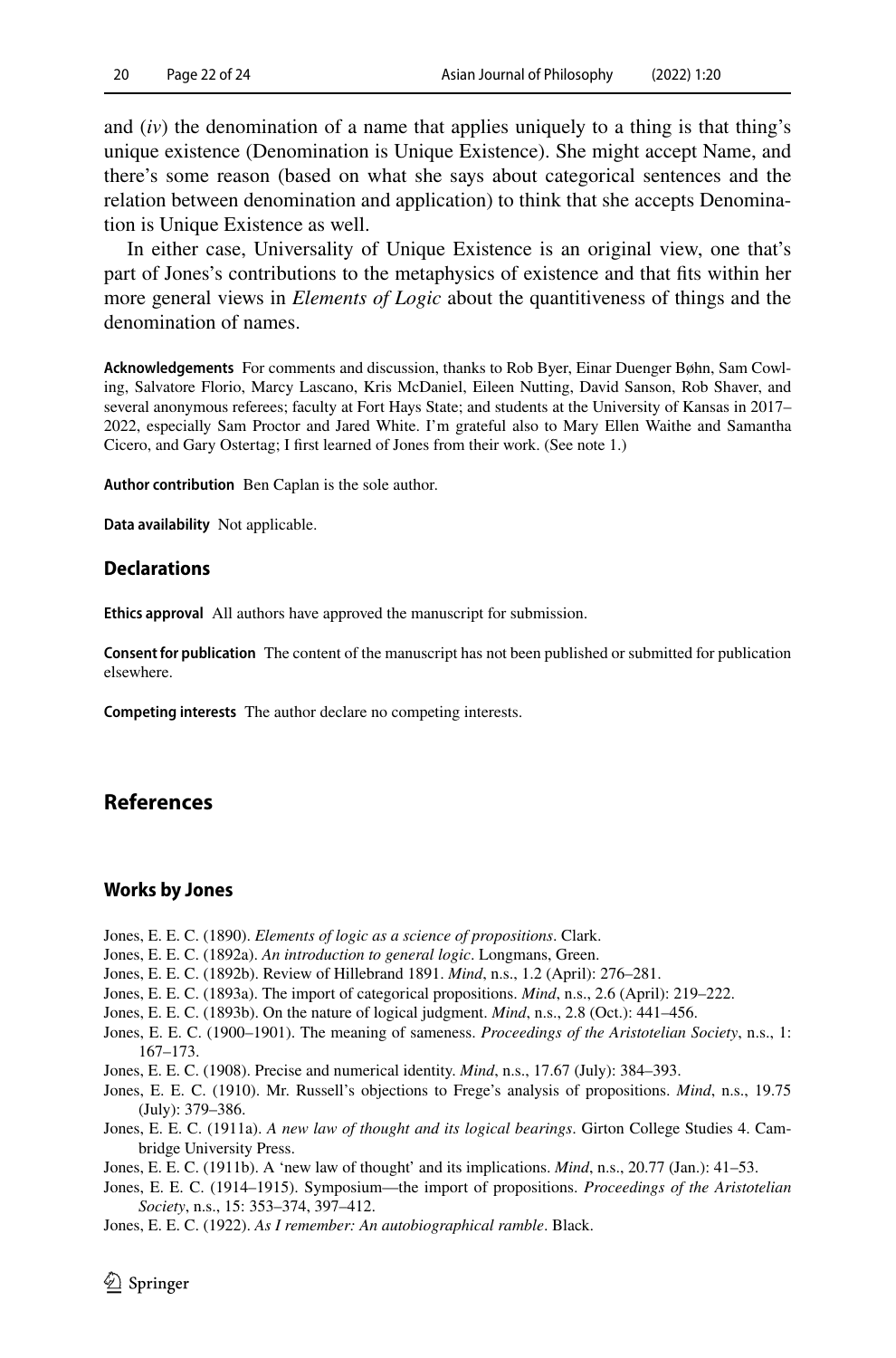### **Other works**

- <span id="page-22-27"></span>Adams, R. M. (1979). Primitive thisness and primitive identity. *Journal of Philosophy* 76.1 (Jan.): 5–26.
- <span id="page-22-21"></span>Bacon, J. (1995). *Universals and property instances: The alphabet of being*. Aristotelian Society 15. Blackwell.
- <span id="page-22-13"></span>Bacon, J. (2008). Tropes. In E. N. Zalta (Ed.), *Stanford Encyclopedia of Philosophy*. [https://plato.stanf](https://plato.stanford.edu/archives/spr2008/entries/tropes/) [ord.edu/archives/spr2008/entries/tropes/](https://plato.stanford.edu/archives/spr2008/entries/tropes/). Accessed 20 Apr 2022.
- <span id="page-22-4"></span>Beardwood, L. (2008). Muriel Annie Thomson (1875–1939). *Oxford Dictionary of National Biography*. <https://doi.org/10.1093/ref:odnb/68164>
- <span id="page-22-9"></span>Caplan, B. (forthcoming). E. E. Constance Jones on existence in fction and imagination. *Studia Semiotyczne*.
- <span id="page-22-28"></span>Florio, S., & Linnebo, Ø. (2021). *The many and the one: A philosophical study of plural logic*. Oxford University Press.
- <span id="page-22-10"></span>Fowler, T. (1887). *The elements of deductive logic: Designed mainly for the use of junior students in the universities.* 1867 (9th ed.). Clarendon.
- <span id="page-22-16"></span>Frege, G. (1892). Über Sinn und Bedeutung. *Zeitschrift für Philosophie und philosophische Kritik* 100.1: 25–50. Trans. by Max Black as "Sense and Reference" in *Philosophical Review* 57.3 (May): 209–230.
- <span id="page-22-15"></span>Hillebrand, F. (1891). *Die neuen Theorien der kategorischen Schlüsse: Eine logische Untersuchung*. Hölder.
- <span id="page-22-2"></span>Janssen-Lauret, F. (forthcoming). Grandmothers of analytic philosophy: The formal and philosophical logic of Christine Ladd-Franklin and Constance Jones. *Minnesota Studies in Philosophy of Science*.
- <span id="page-22-14"></span>Jevons, W. S. (1879). *The principles of science: A treatise on logic and scientifc method.* 1874 (3rd ed.). Macmillans.
- <span id="page-22-5"></span>Jourdain, P. E. B. (1911–1912). The development of the theories of mathematical logic and the principles of mathematics. *Quarterly Journal of Pure and Applied Mathematics* 43: 219–314.
- <span id="page-22-26"></span>MacBride, F. (2014). The transcendental metaphysic of G. F. Stout: His defence and elaboration of trope theory. In A. Reboul (Ed.) *Mind, values, and metaphysics: Philosophical essays in honor of Kevin Mulligan*. (Vol. 1, pp. 141–158) Springer.
- <span id="page-22-8"></span>McDaniel, K. (2017). *The fragmentation of being*. Oxford University Press.
- <span id="page-22-12"></span>Merricks, T. (2019). The only way to be. *Noûs* 59.3 (Sept.): 593–612.
- <span id="page-22-3"></span>Newman, P. (2017). From the archive: Muriel Robb. [https://www.wimbledon.com/en\\_GB/news/articles/](https://www.wimbledon.com/en_GB/news/articles/2017-02-10/from_the_archive_muriel_robb.html) [2017-02-10/from\\_the\\_archive\\_muriel\\_robb.html](https://www.wimbledon.com/en_GB/news/articles/2017-02-10/from_the_archive_muriel_robb.html). Accessed 20 Apr 2022.
- <span id="page-22-0"></span>Ostertag, G. (2020). Emily Elizabeth Constance Jones. In E. N. Zalta (Ed.), *Stanford Encyclopedia of Philosophy*. <https://plato.stanford.edu/archives/fall2020/entries/emily-elizabeth-constance-jones/>. Accessed 20 Apr 2022.
- <span id="page-22-17"></span>Ostertag, G. (forthcoming). E. E. Constance Jones on identity and predication. In J. Peijnenburg and S. Verhaegh (Eds.) *Women in the history of analytic philosophy*. Springer.
- <span id="page-22-1"></span>Ostertag, G., & Favia, A. (2021). E. E. Constance Jones on the dualism of practical reason. *British Journal for the History of Philosophy* 29.2 (May): 327–342.
- <span id="page-22-11"></span>Parsons, T. (1980). *Nonexistent objects*. Yale University Press.
- <span id="page-22-18"></span>Russell, B. (1905). On denoting. *Mind*, n.s., 14.56 (Oct.): 479–493.
- <span id="page-22-24"></span>Stout, G. F. (1902–1903). Mr. Bradley's theory of judgment. *Proceedings of the Aristotelian Society*, n.s., 3: 1–28.
- <span id="page-22-22"></span>Stout, G. F. (1911). Preface. In Jones 1911a: v–vii.
- <span id="page-22-19"></span>Stout, G. F. (1921). *The nature of universals and propositions*. Proceedings of the British Academy 10. Oxford University Press.
- <span id="page-22-20"></span>Stout, G. F. (1922). The late Miss E. E. Constance Jones. *Mind*, n.s., 31.123 (July): 383–384.
- <span id="page-22-6"></span>Stout, G. F. (1923). Are the characteristics of particular things particular or universal? *Proceedings of the Aristotelian Society, Supplementary Volumes* 3: 114–122.
- <span id="page-22-7"></span>Thiel, C. (1968). *Sense and reference in Frege's logic*. 1965. Trans. T. J. Blakeley. Reidel.
- <span id="page-22-25"></span>Turner, J. (2010). Ontological pluralism. *Journal of Philosophy* 107.1 (Jan.): 5–34.
- <span id="page-22-23"></span>van der Schaar, M. (2004). The red of a rose: On the signifcance of Stout's category of abstract particulars. In F. Coniglione, R. Poli, R. Rollinger (Eds.) *Idealization XI: Historical studies on abstraction and idealization*. Poznań Studies in the Philosophy of the Sciences and the Humanities 82 (pp. 197–216). Rodopi.